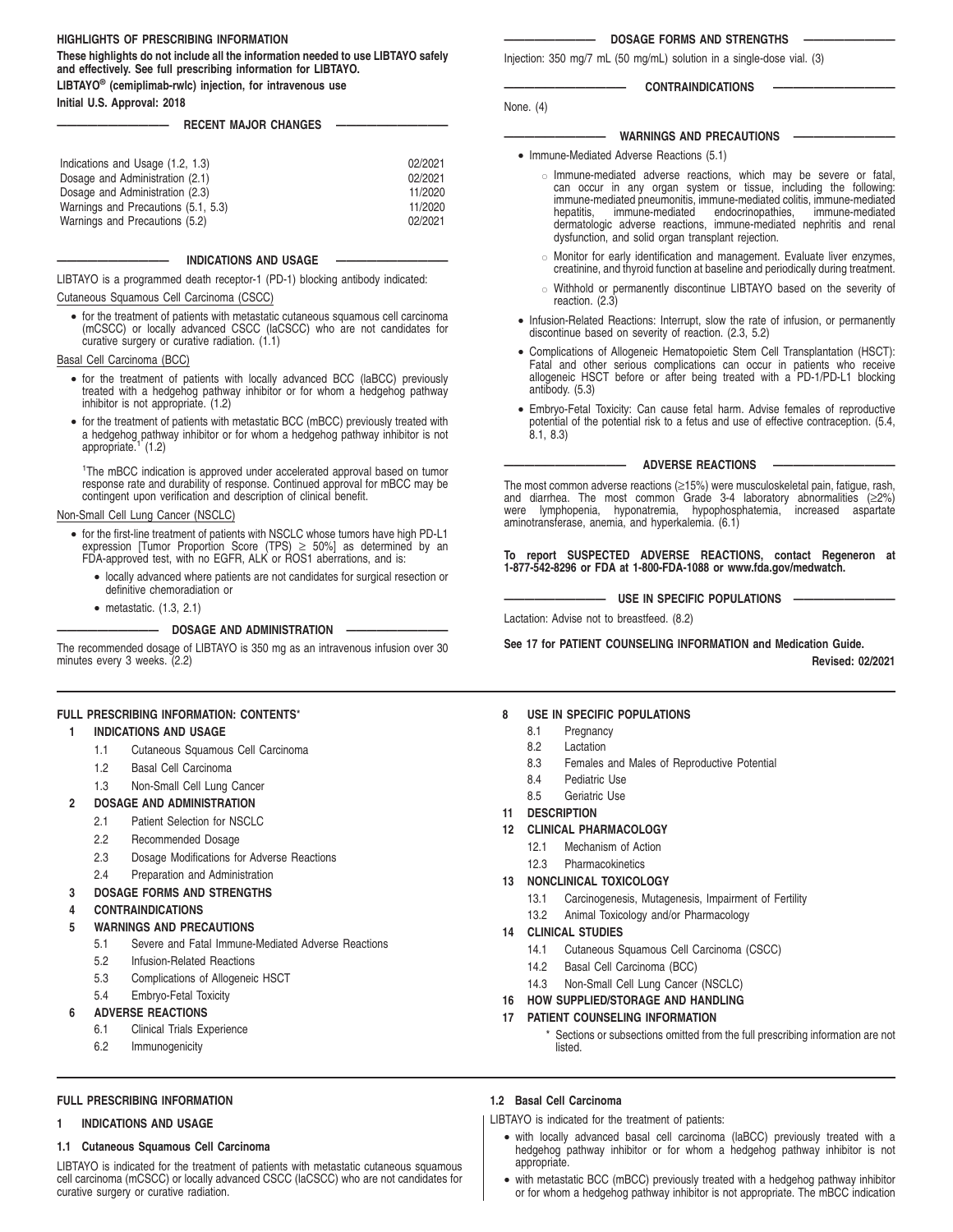is approved under accelerated approval based on tumor response rate and durability of response. Continued approval for the mBCC indication may be contingent upon verification and description of clinical benefit.

### **1.3 Non-Small Cell Lung Cancer**

LIBTAYO is indicated for the first-line treatment of patients with non-small cell lung cancer (NSCLC) whose tumors have high PD-L1 expression [Tumor Proportion Score (TPS) ≥ 50%] as determined by an FDA-approved test [see Dosage and Administration (2.1)]), with no EGFR, ALK or ROS1 aberrations, and is:

- locally advanced where patients are not candidates for surgical resection or definitive chemoradiation or
- metastatic.
- **2 DOSAGE AND ADMINISTRATION**

### **2.1 Patient Selection for NSCLC**

Select patients with locally advanced or metastatic NSCLC for treatment with LIBTAYO based on PD-L1 expression on tumor cells [see Clinical Studies (14.3)].

Information on FDA-approved tests for the detection of PD-L1 expression is available at: http://www.fda.gov/CompanionDiagnostics.

### **2.2 Recommended Dosage**

The recommended dosage of LIBTAYO is 350 mg administered as an intravenous infusion over 30 minutes every 3 weeks until disease progression or unacceptable toxicity.

### **2.3 Dosage Modifications for Adverse Reactions**

No dose reduction for LIBTAYO is recommended. In general, withhold LIBTAYO for severe (Grade 3) immune-mediated adverse reactions. Permanently discontinue LIBTAYO for life-threatening (Grade 4) immune-mediated adverse reactions, recurrent severe (Grade 3) immune-mediated reactions that require systemic immunosuppressive treatment, or an inability to reduce corticosteroid dose to 10 mg or less of prednisone equivalent per day within 12 weeks of initiating steroids.

Dosage modifications for LIBTAYO for adverse reactions that require management different from these general guidelines are summarized in Table 1.

### **Table 1: Recommended Dosage Modifications for Adverse Reactions**

| <b>Adverse Reaction</b>                                                | <b>Severity<sup>a</sup></b>                                                                                                                                                                                                                                | <b>Dosage Modifications</b>                                                                |  |  |  |
|------------------------------------------------------------------------|------------------------------------------------------------------------------------------------------------------------------------------------------------------------------------------------------------------------------------------------------------|--------------------------------------------------------------------------------------------|--|--|--|
| Immune-Mediated Adverse Reactions [see Warnings and Precautions (5.1)] |                                                                                                                                                                                                                                                            |                                                                                            |  |  |  |
| Pneumonitis                                                            | Grade 2                                                                                                                                                                                                                                                    | Withhold <sup>b</sup>                                                                      |  |  |  |
|                                                                        | Grades 3 or 4                                                                                                                                                                                                                                              | Permanently discontinue                                                                    |  |  |  |
|                                                                        | Grades 2 or 3                                                                                                                                                                                                                                              | Withholdb                                                                                  |  |  |  |
| Colitis                                                                | Grade 4                                                                                                                                                                                                                                                    | Permanently discontinue                                                                    |  |  |  |
| Hepatitis with no tumor                                                | AST or ALT increases to<br>more than 3 and up to 8<br>times ULN<br>or<br>Total bilirubin increases<br>to more than 1.5 and up<br>to 3 times the ULN                                                                                                        | Withhold <sup>b</sup>                                                                      |  |  |  |
| involvement of the liver                                               | AST or ALT increases to<br>more than 8 times the<br>UI N<br>or<br>Total bilirubin increases<br>to more than 3 times the<br>UI N                                                                                                                            | Permanently discontinue                                                                    |  |  |  |
| Hepatitis with tumor<br>involvement of the liver <sup>c</sup>          | Baseline AST or ALT is<br>more than 1 and up to 3<br>times ULN and increases<br>to more than 5 and up to<br>10 times ULN<br>0r<br>Baseline AST or ALT is<br>more than 3 and up to 5<br>times ULN and increases<br>to more than 8 and up to<br>10 times ULN | Withhold <sup>b</sup>                                                                      |  |  |  |
|                                                                        | AST or ALT increases to<br>more than 10 times ULN<br>or<br>Total bilirubin increases<br>to more than 3 times<br>UI N                                                                                                                                       | Permanently discontinue                                                                    |  |  |  |
| Endocrinopathies                                                       | Grades 3 or 4                                                                                                                                                                                                                                              | Withhold until clinically<br>stable or permanently<br>discontinue depending on<br>severity |  |  |  |
| Nephritis with Renal                                                   | Grade 2 or 3 increased<br>blood creatinine                                                                                                                                                                                                                 | Withhold <sup>b</sup>                                                                      |  |  |  |
| Dysfunction                                                            | Grade 4 increased blood<br>creatinine                                                                                                                                                                                                                      | Permanently discontinue                                                                    |  |  |  |

**Table 1: Recommended Dosage Modifications for Adverse Reactions (continued)**

| <b>Adverse Reaction</b>                         | Severity <sup>a</sup>                  | <b>Dosage Modifications</b>               |
|-------------------------------------------------|----------------------------------------|-------------------------------------------|
| <b>Exfoliative Dermatologic</b>                 | Suspected SJS, TEN, or<br><b>DRESS</b> | Withhold <sup>b</sup>                     |
| Conditions                                      | Confirmed SJS, TEN, or<br><b>DRESS</b> | Permanently discontinue                   |
| Myocarditis                                     | Grade 2, 3 or 4                        | Permanently discontinue                   |
| Neurological Toxicities                         | Grade 2                                | Withhold <sup>b</sup>                     |
|                                                 | Grades 3 or 4                          | Permanently discontinue                   |
| <b>Other Adverse Reactions</b>                  |                                        |                                           |
| Infusion-related reactions<br>[see Warnings and | Grade 1 or 2                           | Interrupt or slow the rate<br>of infusion |
| Precautions (5.2)]                              | Grade 3 or 4                           | Permanently discontinue                   |

ALT=alanine aminotransferase, AST=aspartate aminotransferase, ULN=upper limit of normal, SJS=Stevens-Johnson Syndrome, TEN=toxic epidermal necrolysis, DRESS=Drug Rash with Eosinophilia and Systemic Symptoms

- a Based on National Cancer Institute Common Terminology Criteria for Adverse Events, Version 4.0
- Resume in patients with complete or partial resolution (Grade 0 to 1) after corticosteroid taper. Permanently discontinue if no complete or partial resolution within 12 weeks of initiating steroids or inability to reduce prednisone to less than 10 mg per day (or equivalent) within 12 weeks of initiating steroids.
- c If AST and ALT are less than or equal to ULN at baseline, withhold or permanently discontinue LIBTAYO based on recommendations for hepatitis with no liver involvement

### **2.4 Preparation and Administration**

• Visually inspect for particulate matter and discoloration prior to administration. LIBTAYO is a clear to slightly opalescent, colorless to pale yellow solution that may contain trace amounts of translucent to white particles. Discard the vial if the solution is cloudy, discolored or contains extraneous particulate matter other than trace amounts of translucent to white particles.

## Preparation

• Do not shake.

- Withdraw 7 mL from a vial and dilute with 0.9% Sodium Chloride Injection, USP or 5% Dextrose Injection, USP to a final concentration between 1 mg/mL to 20 mg/mL.
- Mix diluted solution by gentle inversion. Do not shake.
- Discard any unused medicinal product or waste material.

### Storage of Infusion Solution

- Store at room temperature up to 25°C (77°F) for no more than 8 hours from the time of preparation to the end of the infusion or at 2°C to 8°C (36°F to 46°F) for no more than 24 hours from the time of preparation to the end of infusion.
- Allow the diluted solution to come to room temperature prior to administration.
- Do not freeze.

### **Administration**

• Administer by intravenous infusion over 30 minutes through an intravenous line containing a sterile, in-line or add-on 0.2-micron to 5-micron filter.

### **3 DOSAGE FORMS AND STRENGTHS**

Injection: 350 mg/7 mL (50 mg/mL), clear to slightly opalescent, colorless to pale yellow solution that may contain trace amounts of translucent to white particles in a single-dose vial.

### **4 CONTRAINDICATIONS**

**None** 

**5 WARNINGS AND PRECAUTIONS**

### **5.1 Severe and Fatal Immune-Mediated Adverse Reactions**

LIBTAYO is a monoclonal antibody that belongs to a class of drugs that bind to either the programmed death receptor-1 (PD-1) or PD-ligand 1 (PD-L1), blocking the PD-1/PD-L1 pathway, thereby removing inhibition of the immune response, potentially breaking peripheral tolerance and inducing immune-mediated adverse reactions. Important immune-mediated adverse reactions listed under Warnings and Precautions may not include all possible severe and fatal immune-mediated reactions.

Immune-mediated adverse reactions, which may be severe or fatal, can occur in any organ system or tissue. Immune-mediated adverse reactions can occur at any time after starting PD-1/PD-L1 blocking antibody. While immune-mediated adverse reactions usually manifest during treatment with PD-1/PD-L1 blocking antibodies, immune-mediated adverse reactions can also manifest after discontinuation of PD-1/PD-L1 blocking antibodies. Immune-mediated adverse reactions affecting more than one body system can occur simultaneously.

Early identification and management of immune-mediated adverse reactions are essential to ensure safe use of PD-1/PD-L1 blocking antibodies. Monitor closely for symptoms and signs that may be clinical manifestations of underlying immune-mediated adverse reactions. Evaluate liver enzymes, creatinine, and thyroid function at baseline and periodically during treatment. In cases of suspected immune-mediated adverse reactions,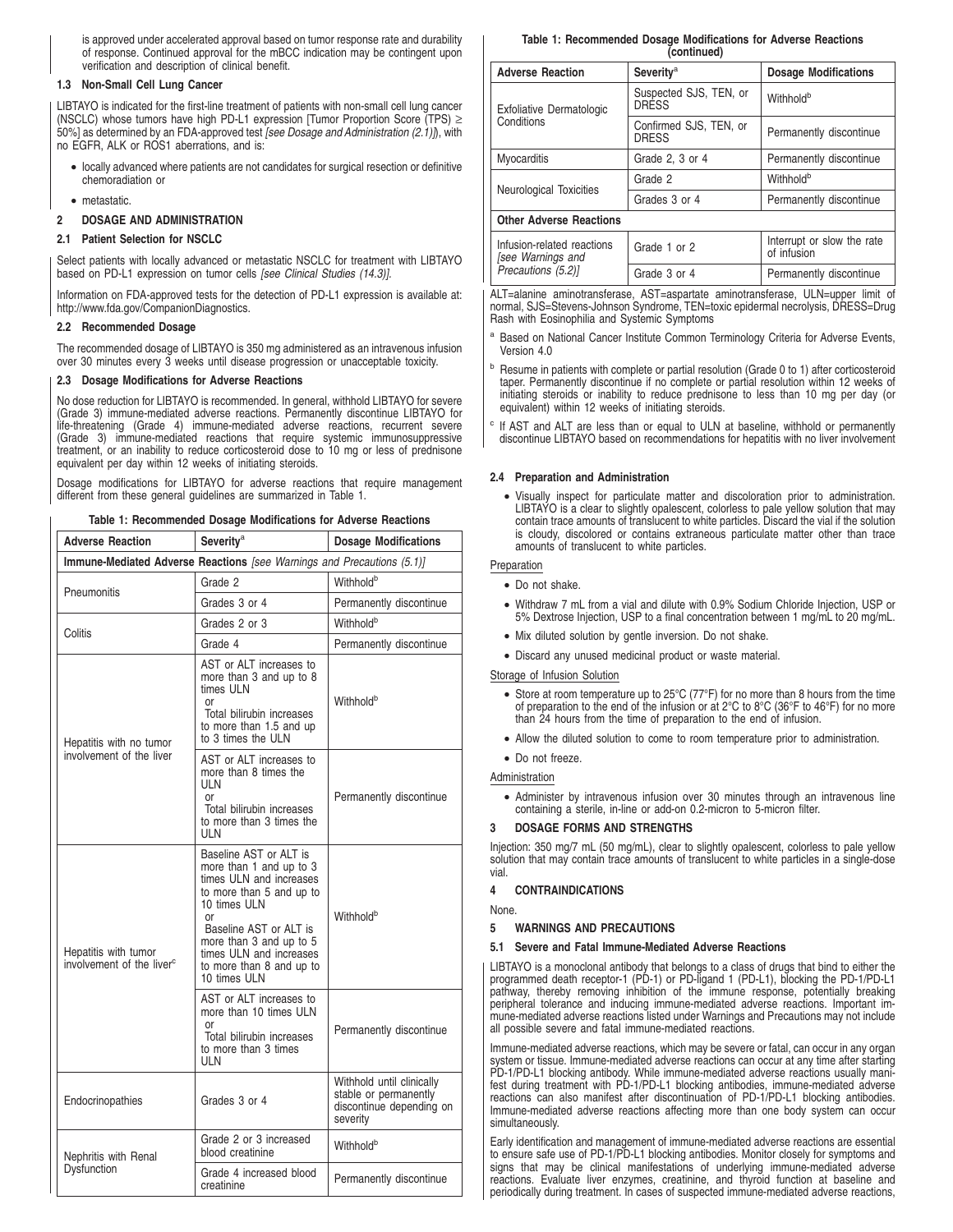initiate appropriate workup to exclude alternative etiologies, including infection. Institute medical management promptly, including specialty consultation as appropriate.

Withhold or permanently discontinue LIBTAYO depending on severity [see Dosage and Administration (2.3)]. In general, if LIBTAYO requires interruption or discontinuation, administer systemic corticosteroid therapy (1 to 2 mg/kg/day prednisone or equivalent) until improvement to Grade 1 or less. Upon improvement to Grade 1 or less, initiate corticosteroid taper and continue to taper over at least 1 month. Consider administration of other systemic immunosuppressants in patients whose immune-mediated adverse reactions are not controlled with corticosteroids.

Toxicity management guidelines for adverse reactions that do not necessarily require systemic steroids (e.g., endocrinopathies and dermatologic reactions) are discussed below.

### Immune-Mediated Pneumonitis

LIBTAYO can cause immune-mediated pneumonitis. The definition of immune-mediated pneumonitis included the required use of systemic corticosteroids or other immunosuppressants and the absence of a clear alternate etiology. In patients treated with other PD-1/PD-L1 blocking antibodies the incidence of pneumonitis is higher in patients who have received prior thoracic radiation.

Immune-mediated pneumonitis occurred in 3.2% (26/810) of patients receiving LIBTAYO, including Grade 4 (0.5%), Grade 3 (0.5%), and Grade 2 (2.1%) adverse reactions. Pneumonitis led to permanent discontinuation of LIBTAYO in 1.4% of patients and withholding of LIBTAYO in 2.1% of the patients.

Systemic corticosteroids were required in all patients with pneumonitis. Pneumonitis resolved in 58% of the 26 patients. Of the 17 patients in whom LIBTAYO was withheld for pneumonitis, 9 reinitiated LIBTAYO after symptom improvement; of these, 3/9 (33%) had recurrence of pneumonitis.

### Immune-Mediated Colitis

LIBTAYO can cause immune-mediated colitis. The definition of immune-mediated colitis included the required use of systemic corticosteroids or other immunosuppressants and the absence of a clear alternate etiology. The primary component of the immune-mediated colitis was diarrhea. Cytomegalovirus (CMV) infection/reactivation has been reported in patients with corticosteroid-refractory immune-mediated colitis treated with PD-1/PD-L1 blocking antibodies. In cases of corticosteroid-refractory colitis, consider repeating infectious workup to exclude alternative etiologies.

Immune-mediated colitis occurred in 2.2% (18/810) of patients receiving LIBTAYO, including Grade 3 (0.9%) and Grade 2 (1.1%) adverse reactions. Colitis led to permanent discontinuation of LIBTAYO in 0.4% of patients and withholding of LIBTAYO in 1.5% of patients.

Systemic corticosteroids were required in all patients with colitis. Colitis resolved in 39% of the 18 patients. Of the 12 patients in whom LIBTAYO was withheld for colitis, 4 reinitiated LIBTAYO after symptom improvement; of these, 3/4 (75%) had recurrence of colitis.

### Immune-Mediated Hepatitis

LIBTAYO can cause immune-mediated hepatitis. The definition of immune-mediated hepatitis included the required use of systemic corticosteroids or other immunosuppressants and the absence of a clear alternate etiology.

Immune-mediated hepatitis occurred in 2% (16/810) of patients receiving LIBTAYO, including fatal (0.1%), Grade 4 (0.1%), Grade 3 (1.4%), and Grade 2 (0.2%) adverse reactions. Hepatitis led to permanent discontinuation of LIBTAYO in 1.2% of patients and withholding of LIBTAYO in 0.5% of patients.

Systemic corticosteroids were required in all patients with hepatitis. Nineteen percent (19%) of these patients (3/16) required additional immunosuppression with<br>mycophenolate. Hepatitis-resolved-in-50% of-the-16-patients. Of-the-5-patients-in-whom<br>LIBTAYO was withheld-for-hepatitis, 3 patients reinitiated LI improvement; of these, none had recurrence of hepatitis.

### Immune-Mediated Endocrinopathies

#### Adrenal Insufficiency

LIBTAYO can cause primary or secondary adrenal insufficiency. For Grade 2 or higher adrenal insufficiency, initiate symptomatic treatment, including hormone replacement as clinically indicated. Withhold LIBTAYO depending on severity [see Dosage and Administration (2.3)].

Adrenal insufficiency occurred in 0.4% (3/810) of patients receiving LIBTAYO, including Grade 3 (0.4%) adverse reactions. Adrenal insufficiency led to permanent discontinuation of LIBTAYO in 1 (0.1%) patient. LIBTAYO was not withheld in any patient due to adrenal insufficiency. Systemic corticosteroids were required in all patients with adrenal<br>insufficiency; of these 67% (2/3) remained on systemic corticosteroids. Adrenal<br>insufficiency had not resolved in any patient at the time o

### **Hypophysitis**

LIBTAYO can cause immune-mediated hypophysitis. Hypophysitis can present with acute<br>symptoms associated with mass effect such as headache, photophobia, or visual field<br>defects. Hypophysitis can cause hypopituitarism. clinically indicated. Withhold or permanently discontinue LIBTAYO depending on severity [see Dosage and Administration (2.3)].

Hypophysitis occurred in 0.4% (3/810) of patients receiving LIBTAYO, including Grade 3<br>(0.2%) and Grade 2 (0.1%) adverse reactions. Hypophysitis led to permanent<br>discontinuation of LIBTAYO in 1 (0.1%) patient and withholdi patient. Systemic corticosteroids were required in 67% (2/3) patients with hypophysitis. Hypophysitis had not resolved in any patient at the time of data cutoff.

#### Thyroid Disorders

LIBTAYO can cause immune-mediated thyroid disorders. Thyroiditis can present with or without endocrinopathy. Hypothyroidism can follow hyperthyroidism. Initiate hormone replacement or medical management of hyperthyroidism as clinically indicated. Withhold<br>or permanently discontinue LIBTAYO depending on severity *[see Dosage and* Administration (2.3)].

Thyroiditis: Thyroiditis occurred in 0.6% (5/810) of patients receiving LIBTAYO, including Grade 2 (0.2%) adverse reactions. No patient discontinued LIBTAYO due to thyroiditis. Thyroiditis led to withholding of LIBTAYO in 1 patient. Systemic corticosteroids were not required in any patient with thyroiditis. Thyroiditis had not resolved in any patient at the time of data cutoff.

Blood thyroid stimulating hormone increased and blood thyroid stimulating hormone decreased have also been reported.

Hyperthyroidism: Hyperthyroidism occurred in 3.2% (26/810) of patients receiving LIBTAYO, including Grade 2 (0.9%) adverse reactions. No patient discontinued treatment due to hyperthyroidism. Hyperthyroidism led to withholding of LIBTAYO in 0.5% of patients.

Systemic corticosteroids were required in 3.8% (1/26) of patients with hyperthyroidism. Hyperthyroidism resolved in 50% of the 26 patients. Of the 4 patients in whom LIBTAYO was withheld for hyperthyroidism, 2 patients reinitiated LIBTAYO after symptom improvement; of these, none had recurrence of hyperthyroidism.

Hypothyroidism: Hypothyroidism occurred in 7% (60/810) of patients receiving LIBTAYO, including Grade 2 (6%) adverse reactions. Hypothyroidism led to permanent discontinu-ation of LIBTAYO in 1 (0.1%) patient. Hypothyroidism led to withholding of LIBTAYO in 1.1% of patients.

Systemic corticosteroids were not required in any patient with hypothyroidism. Hypothyroidism resolved in 8.3% of the 60 patients. The majority of patients with hypothyroidism required long-term thyroid hormone replacement.

Of the 9 patients in whom LIBTAYO was withheld for hypothyroidism, 1 reinitiated LIBTAYO after symptom improvement; 1 required ongoing hormone replacement therapy.

Type 1 Diabetes Mellitus, which can present with diabetic ketoacidosis.

Monitor patients for hyperglycemia or other signs and symptoms of diabetes. Initiate treatment with insulin as clinically indicated. Withhold LIBTAYO depending on severity *[see*<br>*Dosage and Administration (2.3)]*.

Type 1 diabetes mellitus occurred in 0.1% (1/810) of patients, including Grade 4 (0.1%) adverse reactions. No patient discontinued treatment due to Type 1 diabetes mellitus. Type 1 diabetes mellitus led to withholding of LIBTAYO in 0.1% of patients.

### Immune-Mediated Nephritis with Renal Dysfunction

LIBTAYO can cause immune-mediated nephritis. The definition of immune-mediated nephritis included the required use of systemic corticosteroids or other immunosuppressants and the absence of a clear alternate etiology.

Immune-mediated nephritis occurred in 0.6% (5/810) patients receiving LIBTAYO, including fatal (0.1%), Grade 3 (0.1%) and Grade 2 (0.4%) adverse reactions. Nephritis led to permanent discontinuation of LIBTAYO in 0.1% of patients and withholding of LIBTAYO in 0.4% of patients.

Systemic corticosteroids were required in all patients with nephritis. Nephritis resolved in 80% of the 5 patients. Of the 3 patients in whom LIBTAYO was withheld for nephritis, 2 reinitiated LIBTAYO after symptom improvement; of these, none had recurrence of nephritis.

#### Immune-Mediated Dermatologic Adverse Reactions

LIBTAYO can cause immune-mediated rash or dermatitis. The definition of immune-mediated dermatologic adverse reaction included the required use of systemic corticosteroids or other immunosuppressants and the absence of a clear alternate etiology. Exfoliative dermatitis, including Stevens-Johnson Syndrome (SJS), toxic epidermal necrolysis (TEN), and DRESS (Drug Rash with Eosinophilia and Systemic Symptoms), has occurred with PD-1/PD-L1 blocking antibodies. Topical emollients and/or topical corticosteroids may be adequate to treat mild to moderate non-exfoliative rashes. Withhold or permanently discontinue LIBTAYO depending on severity [see Dosage and Administration (2.3)].

Immune-mediated dermatologic adverse reactions occurred in 1.6% (13/810) of patients receiving LIBTAYO, including Grade 3 (0.9%) and Grade 2 (0.6%) adverse reactions. Dermatologic adverse reactions led to permanent discontinuation of LIBTAYO in 0.1% of patients and withholding of LIBTAYO in 1.4% of patients.

Systemic corticosteroids were required in all patients with immune-mediated dermatologic<br>adverse reactions. Immune-mediated dermatologic adverse reactions resolved in 69% of<br>the 13 patients. Of the 11 patients in whom LIBT adverse reaction, 7 reinitiated LIBTAYO after symptom improvement; of these 43% (3/7) had recurrence of the dermatologic adverse reaction.

### Other Immune-Mediated Adverse Reactions

The following clinically significant immune-mediated adverse reactions occurred at an incidence of < 1% in 810 patients who received LIBTAYO or were reported with the use of other PD-1/PD-L1 blocking antibodies. Severe or fatal cases have been reported for some of these adverse reactions.

#### Cardiac/Vascular: Myocarditis, pericarditis, vasculitis

Nervous System: Meningitis, encephalitis, myelitis and demyelination, myasthenic<br>syndrome / myasthenia gravis (including exacerbation), Guillain-Barre syndrome, nerve paresis, autoimmune neuropathy

Ocular: Uveitis, iritis, and other ocular inflammatory toxicities. Some cases can be<br>associated with retinal detachment. Various grades of visual impairment to include blindness can occur. If uveitis occurs in combination with other immune-mediated adverse reactions, consider a Vogt-Koyanagi-Harada like syndrome, as this may require treatment with systemic steroids to reduce the risk of permanent vision loss.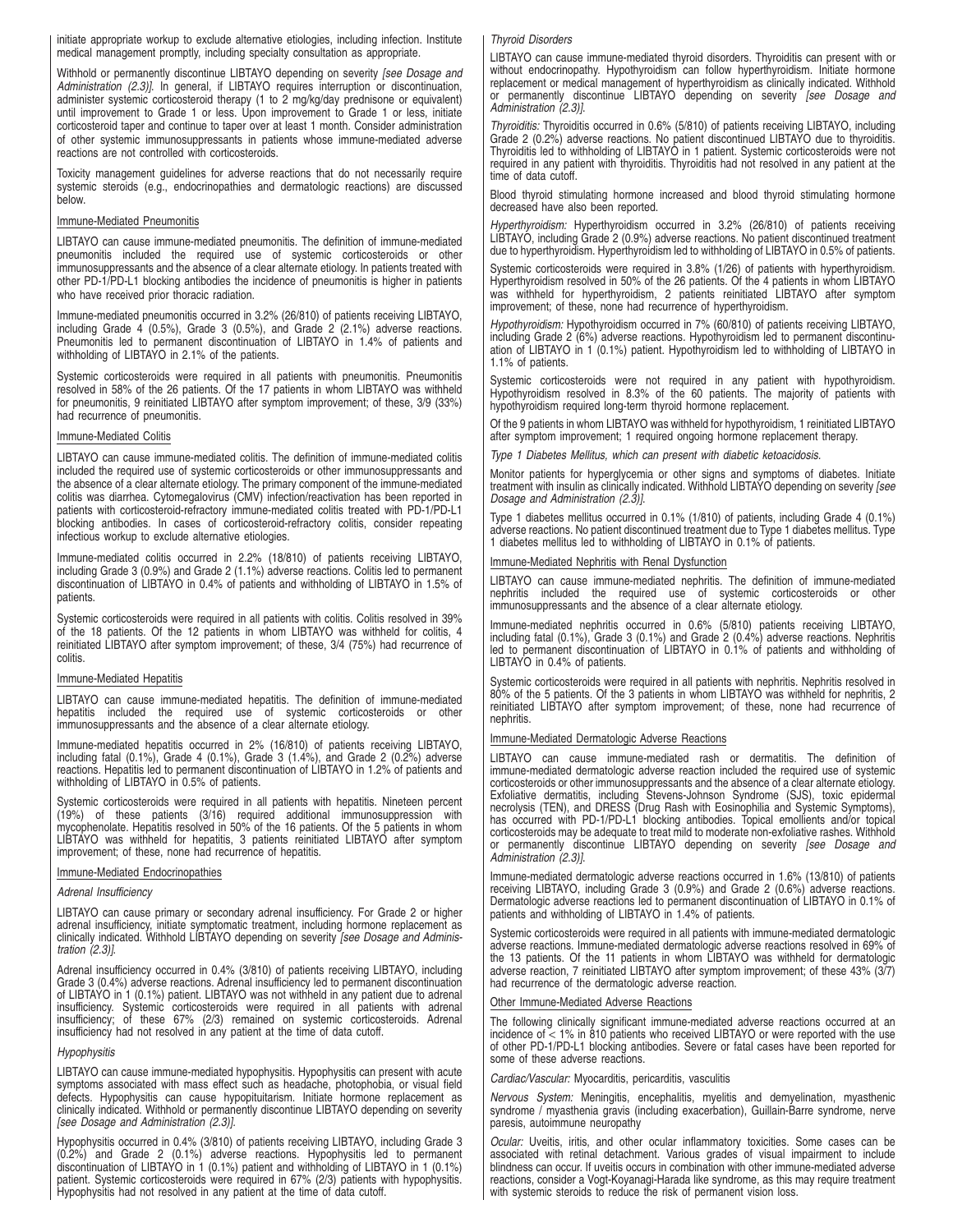Gastrointestinal: Pancreatitis to include increases in serum amylase and lipase levels, gastritis, duodenitis, stomatitis

Musculoskeletal and Connective Tissue: Myositis/polymyositis, rhabdomyolysis and associated sequelae including renal failure, arthritis, polymyalgia rheumatica

### Endocrine: Hypoparathyroidism

Other (Hematologic/Immune): Hemolytic anemia, aplastic anemia, hemophagocytic lymphohistiocytosis, systemic inflammatory response syndrome, histiocytic necrotizing lymphadenitis (Kikuchi lymphadenitis), sarcoidosis, immune thrombocytopenic purpura, solid organ transplant rejection

### **5.2 Infusion-Related Reactions**

Severe infusion-related reactions (Grade 3) occurred in 0.1% of patients receiving LIBTAYO as a single agent. Monitor patients for signs and symptoms of infusion-related reactions. The most common symptoms of infusion-related reaction were nausea, pyrexia, rash and dyspnea.

Interrupt or slow the rate of infusion or permanently discontinue LIBTAYO based on severity of reaction [see Dosage and Administration (2.3)].

### **5.3 Complications of Allogeneic HSCT**

Fatal and other serious complications can occur in patients who receive allogeneic hematopoietic stem cell transplantation (HSCT) before or after being treated with a PD-1/PD-L1 blocking antibody. Transplant-related complications include hyperacute graft-versus-host-disease (GVHD), acute GVHD, chronic GVHD, hepatic veno-occlusive disease (VOD) after reduced intensity conditioning, and steroid-requiring febrile syndrome (without an identified infectious cause). These complications may occur despite intervening therapy between PD-1/PD-L1 blockade and allogeneic HSCT.

Follow patients closely for evidence of transplant-related complications and intervene promptly. Consider the benefit versus risks of treatment with a PD-1/PD-L1 blocking antibody prior to or after an allogeneic HSCT.

### **5.4 Embryo-Fetal Toxicity**

Based on its mechanism of action, LIBTAYO can cause fetal harm when administered to a pregnant woman. Animal studies have demonstrated that inhibition of the PD-1/PD-L1 pathway can lead to increased risk of immune-mediated rejection of the developing fetus resulting in fetal death. Advise women of the potential risk to a fetus. Advise females of reproductive potential to use effective contraception during treatment with LIBTAYO and for at least 4 months after the last dose [see Use in Specific Populations (8.1, 8.3)].

### **6 ADVERSE REACTIONS**

The following serious adverse reactions are described elsewhere in the labeling.

- Severe and Fatal Immune-Mediated Adverse Reactions [see Warnings and Precautions (5.1)]
- Infusion-Related Reactions [see Warnings and Precautions (5.2)]
- Complications of Allogeneic HSCT [see Warnings and Precautions (5.3)]

### **6.1 Clinical Trials Experience**

Because clinical trials are conducted under widely varying conditions, adverse reaction rates observed in the clinical trials of a drug cannot be directly compared to rates in the clinical trials of another drug and may not reflect the rates observed in practice.

The data described in Warnings and Precautions reflect exposure to LIBTAYO as a single agent in 810 patients in three open-label, single-arm, multicohort studies (Study 1423, Study 1540 and Study 1620), and one open-label randomized multi-center study (Study 1624). These studies included 219 patients with advanced CSCC (Studies 1540 and 1423), 132 patients with advanced BCC (Study 1620), 355 patients with NSCLC (Study 1624), and 104 patients with other advanced solid tumors (Study 1423). LIBTAYO was administered intravenously at doses of 3 mg/kg every 2 weeks (n=235), 350 mg every 3 weeks (n=543), or other doses (n=32; 1 mg/kg every 2 weeks, 10 mg/kg every 2 weeks, 200 mg every 2 weeks). Among the 810 patients, 57% were exposed for ≥ 6 months and 25% were exposed for  $\geq$  12 months. In this pooled safety population, the most common adverse reactions (≥15%) were musculoskeletal pain, fatigue, rash, and diarrhea. The most common Grade 3-4 laboratory abnormalities (≥2%) were lymphopenia, hyponatremia, hypophosphatemia, increased aspartate aminotransferase, anemia, and hyperkalemia.

### Cutaneous Squamous Cell Carcinoma (CSCC)

The safety of LIBTAYO was evaluated in 219 patients with advanced CSCC (metastatic or locally advanced disease) in Study 1423 and Study 1540 *[see Clinical Studies (14.1)].*<br>Of these 219 patients, 131 had mCSCC (nodal or distant) and 88 had laCSCC. Patients received LIBTAYO 1 mg/kg every 2 weeks (n=1), 3 mg/kg every 2 weeks (n=162) or 350 mg every 3 weeks (n=56) as an intravenous infusion until disease progression, unacceptable toxicity, or completion of planned treatment. The median duration of exposure was 38 weeks (2 weeks to 110 weeks).

The safety population characteristics were: median age of 72 years (38 to 96 years), 83% male, 96% White, and European Cooperative Oncology Group (ECOG) performance score (PS) of 0 (44%) and 1 (56%).

Serious adverse reactions occurred in 35% of patients. Serious adverse reactions that occurred in at least 2% of patients were pneumonitis, cellulitis, sepsis, and pneumonia.

Permanent discontinuation due to an adverse reaction occurred in 8% of patients. Adverse reactions resulting in permanent discontinuation were pneumonitis, cough, pneumonia, encephalitis, aseptic meningitis, hepatitis, arthralgia, muscular weakness, neck pain, soft tissue necrosis, complex regional pain syndrome, lethargy, psoriasis, rash maculopapular, proctitis, and confusional state.

The most common  $(≥ 20%)$  adverse reactions were fatigue, rash, diarrhea, musculoskeletal pain, and nausea. The most common Grade 3 or 4 adverse reactions (≥ 2%) were cellulitis, anemia, hypertension, pneumonia, musculoskeletal pain, fatigue, pneumonitis, sepsis, skin infection, and hypercalcemia. The most common ( $\geq 4\%$ ) Grade 3 or 4 laboratory abnormalities worsening from baseline were lymphopenia, anemia, hyponatremia, and hypophosphatemia.

Table 2 summarizes the adverse reactions that occurred in  $\geq$  10% of patients and Table 3 summarizes Grade 3 or 4 laboratory abnormalities worsening from baseline in ≥ 1% of patients receiving LIBTAYO.

**Table 2: Adverse Reactions in** ≥ **10% of Patients with Advanced CSCC Receiving LIBTAYO in Study 1423 and Study 1540**

| <b>Adverse Reactions</b>                     | <b>LIBTAYO</b><br>$N = 219$ |                    |  |  |
|----------------------------------------------|-----------------------------|--------------------|--|--|
|                                              | <b>All Grades</b><br>$\%$   | Grades 3-4<br>$\%$ |  |  |
| <b>General and Administration Site</b>       |                             |                    |  |  |
| Fatigue <sup>a</sup>                         | 34                          | 3                  |  |  |
| <b>Skin and Subcutaneous Tissue</b>          |                             |                    |  |  |
| Rash <sup>b</sup>                            | 31                          | $\mathbf{1}$       |  |  |
| Pruritus <sup>c</sup>                        | 18                          | 0                  |  |  |
| Gastrointestinal                             |                             |                    |  |  |
| Diarrhea <sup>d</sup>                        | 25                          | 0.5                |  |  |
| Nausea                                       | 21                          | 0                  |  |  |
| Constipation                                 | 13                          | 0.5                |  |  |
| Vomiting                                     | 10                          | 0.5                |  |  |
| <b>Musculoskeletal and Connective Tissue</b> |                             |                    |  |  |
| Musculoskeletal pain <sup>e</sup>            | 24                          | 3                  |  |  |
| Arthralgia                                   | 11                          | 1                  |  |  |
| Respiratory                                  |                             |                    |  |  |
| Cough <sup>f</sup>                           | 14                          | 0                  |  |  |
| Hematology                                   |                             |                    |  |  |
| Anemia                                       | 11                          | 4                  |  |  |
| <b>Endocrine</b>                             |                             |                    |  |  |
| Hypothyroidism                               | 10                          | 0                  |  |  |
| <b>Metabolism and Nutrition</b>              |                             |                    |  |  |
| Decreased appetite                           | 10                          | 0                  |  |  |

Toxicity was graded per National Cancer Institute Common Terminology Criteria for Adverse Events (NCI CTCAE) v.4.03

- <sup>a</sup> Composite term includes fatigue and asthenia
- <sup>b</sup> Composite term includes rash, rash maculopapular, erythema, dermatitis, dermatitis bullous, rash generalized, pemphigoid, rash erythematous, rash macular, rash pruritic, drug eruption, psoriasis, and skin reaction
- Composite term includes pruritus and pruritus allergic
- <sup>d</sup> Composite term includes diarrhea and colitis
- Composite term includes back pain, pain in extremity, myalgia, musculoskeletal pain, and neck pain
- <sup>f</sup> Composite term includes cough and upper airway cough syndrome

| Table 3: Grade 3 or 4 Laboratory Abnormalities Worsening from Baseline in $\geq$ |
|----------------------------------------------------------------------------------|
| 1% of Patients with Advanced CSCC Receiving LIBTAYO in Study 1423 and            |
| <b>Study 1540</b>                                                                |

| Grade $3-4$ $(\%)^a$ |  |  |
|----------------------|--|--|
|                      |  |  |
| 2                    |  |  |
| 2                    |  |  |
|                      |  |  |
| 9                    |  |  |
| 5                    |  |  |
| Electrolytes         |  |  |
| 5                    |  |  |
|                      |  |  |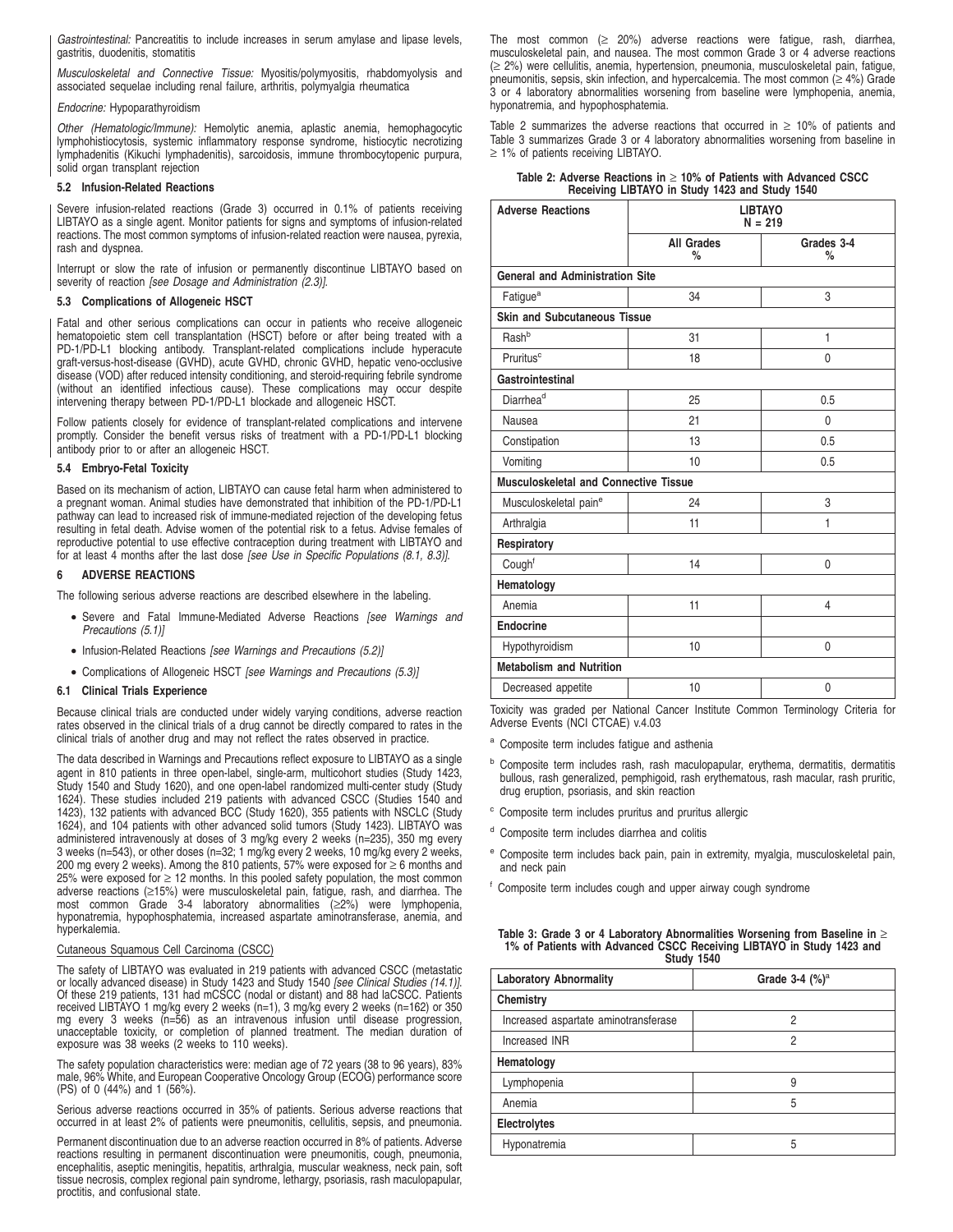#### **Table 3: Grade 3 or 4 Laboratory Abnormalities Worsening from Baseline in** ≥ **1% of Patients with Advanced CSCC Receiving LIBTAYO in Study 1423 and Study 1540 (continued)**

| <b>Laboratory Abnormality</b> | Grade $3-4$ $(\%)^a$ |
|-------------------------------|----------------------|
| Hypophosphatemia              |                      |
| Hypercalcemia                 |                      |

Toxicity graded per NCI CTCAE v. 4.03

<sup>a</sup> Percentages are based on the number of patients with at least 1 post-baseline value available for that parameter

### Basal Cell Carcinoma (BCC)

The safety of LIBTAYO was evaluated in 132 patients with advanced BCC (mBCC N=48, laBCC N=84) in an open-label, single-arm trial (Study 1620) [see Clinical Studies (14.2)]. Patients received LIBTAYO 350 mg every 3 weeks as an intravenous infusion for up to 93 weeks or until disease progression or unacceptable toxicity. The median duration of exposure was 42 weeks (range: 2.1 weeks to 94 weeks).

The safety population characteristics were: median age of 68 years (38 to 90 years), 67% male, 74% White, and ECOG performance score (PS) of 0 (62%) and 1 (38%).

Serious adverse reactions occurred in 32% of patients. Serious adverse reactions that occurred in > 1.5% (at least 2 patients) were urinary tract infection, colitis, acute kidney injury, adrenal insufficiency, anemia, infected neoplasm, and somnolence. Fatal adverse reactions occurred in 1.5% of patients who received LIBTAYO, including acute kidney iniury and cachexia.

Permanent discontinuation of LIBTAYO due to an adverse reaction occurred in 13% of patients. Adverse reactions resulting in permanent discontinuation of LIBTAYO in  $> 1.5\%$ (at least 2 patients) were colitis and general physical health deterioration.

Dosage delays of LIBTAYO due to an adverse reaction occurred in 34% of patients. Adverse reactions which required dosage delay in  $>$  2% of patients (at least 3 patients) included blood creatinine increased, diarrhea, colitis, fatigue, headache, pneumonitis, and urinary tract infection.

The most common adverse reactions reported in at least 15% of patients were fatigue, musculoskeletal pain, diarrhea, rash, pruritus, and upper respiratory tract infection.

The most common Grade 3 or 4 adverse reactions  $(> 2%)$  were hypertension, colitis, fatigue, urinary tract infection, pneumonia, increased blood pressure, hypokalemia and visual impairment. The most common (> 3%) laboratory abnormality worsening from baseline to Grade 3 or 4 was hyponatremia.

Table 4 summarizes the adverse reactions that occurred in  $\geq$  10% of patients and Table 5 summarizes Grade 3 or 4 laboratory abnormalities worsening from baseline in ≥ 1% of patients receiving LIBTAYO.

|  | Table 4: Adverse Reactions in $\geq$ 10% of Patients with Advanced BCC |  |  |  |  |
|--|------------------------------------------------------------------------|--|--|--|--|
|  | Receiving LIBTAYO in Study 1620                                        |  |  |  |  |

| <b>Adverse Reactions</b>                          | <b>LIBTAYO</b><br>$N = 132$                          |                    |  |
|---------------------------------------------------|------------------------------------------------------|--------------------|--|
|                                                   | <b>All Grades</b><br>%                               | Grades 3-4<br>$\%$ |  |
|                                                   | General disorders and administration site conditions |                    |  |
| Fatigue <sup>a</sup>                              | 49                                                   | 3.8                |  |
| Musculoskeletal and connective tissue disorders   |                                                      |                    |  |
| Musculoskeletal pain <sup>b</sup>                 | 33                                                   | 1.5                |  |
| <b>Gastrointestinal disorders</b>                 |                                                      |                    |  |
| Diarrhea                                          | 25                                                   | 0                  |  |
| Nausea                                            | 12                                                   | 0.8                |  |
| Constipation                                      | 11                                                   | 0.8                |  |
| Skin and subcutaneous tissue disorders            |                                                      |                    |  |
| Rash <sup>c</sup>                                 | 22                                                   | 0.8                |  |
| Pruritus                                          | 20                                                   | 0                  |  |
| Infections and infestations                       |                                                      |                    |  |
| Upper respiratory tract<br>infection <sup>d</sup> | 15                                                   | $\mathbf{0}$       |  |
| Urinary tract infection                           | 12                                                   | 2.3                |  |
| Metabolism and nutrition disorders                |                                                      |                    |  |
| Decreased appetite                                | 14                                                   | 1.5                |  |
| Blood and lymphatic system disorders              |                                                      |                    |  |
| Anemia                                            | 13                                                   | 0.8                |  |
| Nervous system disorders                          |                                                      |                    |  |
| Headache                                          | 12<br>1.5                                            |                    |  |
| Respiratory, thoracic and mediastinal disorders   |                                                      |                    |  |
| Dyspnea <sup>e</sup>                              | 11                                                   | $\mathbf{0}$       |  |

**Table 4: Adverse Reactions in** ≥ **10% of Patients with Advanced BCC Receiving LIBTAYO in Study 1620 (continued)**

| <b>Adverse Reactions</b>  | <b>LIBTAYO</b><br>$N = 132$             |     |  |
|---------------------------|-----------------------------------------|-----|--|
|                           | <b>All Grades</b><br>Grades 3-4<br>$\%$ |     |  |
| Vascular disorders        |                                         |     |  |
| Hypertension <sup>f</sup> |                                         | 4.5 |  |

Toxicity was graded per National Cancer Institute Common Terminology Criteria for Adverse Events (NCI CTCAE) v.4.03

- Composite term includes fatigue, asthenia, and malaise
- **b** Composite term includes arthralgia, back pain, myalgia, pain in extremity, musculoskeletal pain, neck pain, musculoskeletal stiffness, musculoskeletal chest pain, musculoskeletal discomfort, and spinal pain
- <sup>c</sup> Composite term includes rash maculo-papular, rash, dermatitis, dermatitis acneiform, erythema, rash pruritic, dermatitis bullous, dyshidrotic eczema, pemphigoid, rash erythematous, and urticaria
- Composite term includes upper respiratory tract infection, nasopharyngitis, rhinitis, sinusitis, pharyngitis, respiratory tract infection, and viral upper respiratory tract infection
- <sup>e</sup> Composite term includes dyspnea and dyspnea exertional

<sup>f</sup> Composite term includes hypertension and hypertensive crisis

**Table 5: Grade 3 or 4 Laboratory Abnormalities Worsening from Baseline in** ≥ **1% of Patients with Advanced BCC Receiving LIBTAYO in Study 1620**

| <b>Laboratory Abnormality</b>                      | Grade $3-4$ $(\%)^a$ |
|----------------------------------------------------|----------------------|
| Electrolytes                                       |                      |
| Hyponatremia                                       | 3.1                  |
| Hypokalemia                                        | 1.5                  |
| Coagulation                                        |                      |
| Activated partial thromboplastin time<br>prolonged | 2.3                  |
| Hematology                                         |                      |
| Lymphocyte count decreased                         | 2.3                  |

Toxicity graded per NCI CTCAE v. 4.03

<sup>a</sup> Percentages are based on the number of patients with at least 1 post-baseline value available for that parameter

### Non-Small Cell Lung Cancer (NSCLC)

The safety of LIBTAYO was evaluated in 355 patients with locally advanced or metastatic NSCLC in Study 1624 *[see Clinical Studies (14.3)].* Patients received LIBTAYO 350 mg<br>every 3 weeks (n=355) or investigator's choice of chemotherapy (n=342), consisting of paclitaxel plus cisplatin or carboplatin; gemcitabine plus cisplatin or carboplatin; or pemetrexed plus cisplatin or carboplatin followed by optional pemetrexed maintenance. The median duration of exposure was 27.3 weeks (9 days to 115 weeks) in the LIBTAYO group and 17.7 weeks (18 days to 86.7 weeks) in the chemotherapy group. In the LIBTAYO group, 54% of patients were exposed to LIBTAYO for  $\geq 6$  months and 22 % were exposed for  $\geq$  12 months.

The safety population characteristics were: median age of 63 years (31 to 79 years), 44% of patients 65 or older, 88% male, 86%White, 82% had metastatic disease and 18% had locally advanced disease and ECOG performance score (PS) of 0 (27%) and 1 (73%).

LIBTAYO was permanently discontinued due to adverse reactions in 6% of patients; adverse reactions resulting in permanent discontinuation in at least 2 patients were<br>pneumonitis, pneumonia, ischemic stroke and increased aspartate aminotransferase.<br>Serious adverse reactions occurred in 28% of patients. reactions in at least 2% of patients were pneumonia and pneumonitis.

Table 6 summarizes the adverse reactions that occurred in  $\geq 10\%$  of patients and Table 7 summarizes Grade 3 or 4 laboratory abnormalities in patients receiving LIBTAYO.

| Table 6: Adverse Reactions in $\geq$ 10% of Patients with Locally Advanced or |
|-------------------------------------------------------------------------------|
| Metastatic NSCLC Receiving LIBTAYO in Study 1624                              |

| <b>Adverse Reactions</b>                        | <b>LIBTAYO</b><br>$N = 355$                |     | Chemotherapy<br>$N = 342$ |                            |  |
|-------------------------------------------------|--------------------------------------------|-----|---------------------------|----------------------------|--|
|                                                 | Grades<br>All<br>Grades<br>$3-4$<br>%<br>% |     | All<br>Grades<br>$\%$     | Grades<br>$\frac{3-4}{\%}$ |  |
| Musculoskeletal and connective tissue disorders |                                            |     |                           |                            |  |
| Musculoskeletal pain <sup>a</sup>               | 26<br>0.6                                  |     | 27                        | 1.5                        |  |
| Skin and subcutaneous tissue disorders          |                                            |     |                           |                            |  |
| Rash <sup>b</sup>                               | 15                                         | 1.4 | 6                         |                            |  |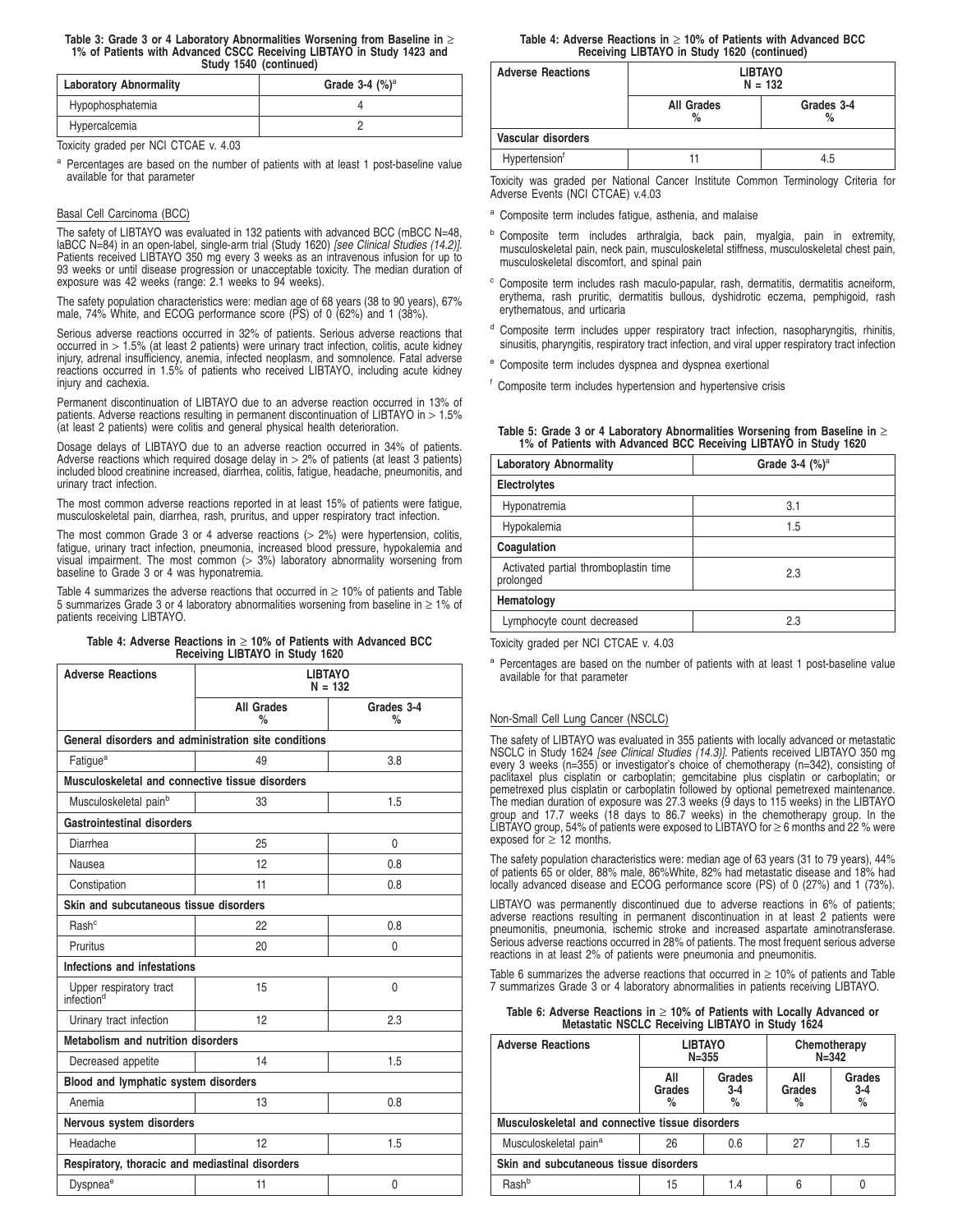| Table 6: Adverse Reactions in $\geq$ 10% of Patients with Locally Advanced or |                                                              |  |  |
|-------------------------------------------------------------------------------|--------------------------------------------------------------|--|--|
|                                                                               | Metastatic NSCLC Receiving LIBTAYO in Study 1624 (continued) |  |  |

| <b>MELASIANG NOCLU RECEIVING LIBIATU IN SUGAY 1024 (CONTINUED)</b> |                             |                      |                           |                                                            |  |  |
|--------------------------------------------------------------------|-----------------------------|----------------------|---------------------------|------------------------------------------------------------|--|--|
| <b>Adverse Reactions</b>                                           | <b>LIBTAYO</b><br>$N = 355$ |                      | Chemotherapy<br>$N = 342$ |                                                            |  |  |
|                                                                    | All<br>Grades<br>℅          | Grades<br>$3-4$<br>% | All<br>Grades<br>%        | Grades<br>3-4<br>%                                         |  |  |
| Blood and lymphatic system disorders                               |                             |                      |                           |                                                            |  |  |
| Anemia                                                             | 15                          | 3.4                  | 50                        | 16                                                         |  |  |
| General disorders and administration site conditions               |                             |                      |                           |                                                            |  |  |
| Fatique <sup>c</sup>                                               | 14                          | 1.1                  | 26                        | 2                                                          |  |  |
| <b>Metabolism and nutrition disorders</b>                          |                             |                      |                           |                                                            |  |  |
| Decreased appetite                                                 | 12                          | 0.6                  | 18                        | 0.3                                                        |  |  |
| Infections and infestations                                        |                             |                      |                           |                                                            |  |  |
| Pneumonia <sup>d</sup>                                             | 11                          | 5                    | 12                        | 5                                                          |  |  |
| Respiratory, thoracic and mediastinal disorders                    |                             |                      |                           |                                                            |  |  |
| Cough <sup>e</sup>                                                 | 11                          | <sup>0</sup>         | 8                         | 0.3                                                        |  |  |
|                                                                    |                             |                      |                           | $\pi$ and the state of $\alpha$ that the state of $\alpha$ |  |  |

Toxicity was graded per National Cancer Institute Common Terminology Criteria for Adverse Events (NCI CTCAE) v.4.03

- a Musculoskeletal pain is a composite term that includes back pain, arthralgia, pain in extremity, musculoskeletal pain, musculoskeletal chest pain, bone pain, myalgia, neck pain, spinal pain, and musculoskeletal stiffness
- <sup>b</sup> Rash is a composite term that includes rash, dermatitis, urticaria, rash maculo-papular, erythema, rash erythematous, rash pruritic, psoriasis, autoimmune dermatitis, dermatitis acneiform, dermatitis allergic, dermatitis atopic, dermatitis bullous, drug eruption, dyshidrotic eczema, lichen planus, and skin reaction
- <sup>c</sup> Fatigue is a composite term that includes fatigue, asthenia, and malaise
- <sup>d</sup> Pneumonia is a composite term that includes atypical pneumonia, embolic pneumonia, lower respiratory tract infection, lung abscess, paracancerous pneumonia, pneumonia, pneumonia bacterial, and pneumonia klebsiella
- <sup>e</sup> Cough is a composite term that includes cough and productive cough

**Table 7: Grade 3 or 4 Laboratory Abnormalities Worsening from Baseline in** ≥**1% of Patients with Locally Advanced or Metastatic NSCLC Receiving LIBTAYO in Study 1624**

| <b>Laboratory Abnormality</b>           | <b>LIBTAYO</b><br>$N = 355$ | Chemotherapy<br>$N = 342$ |  |  |
|-----------------------------------------|-----------------------------|---------------------------|--|--|
|                                         | Grades $3-4^a$<br>$\%$      |                           |  |  |
| Chemistry                               |                             |                           |  |  |
| Increased aspartate<br>aminotransferase | 3.9                         | 1.2                       |  |  |
| Increased alanine<br>aminotransferase   | 2.7                         | 0.3                       |  |  |
| Increased alkaline<br>phosphatase       | 2.4                         | 0.3                       |  |  |
| Increased blood bilirubin               | 2.1                         | 0.3                       |  |  |
| Hypoalbuminemia                         | 1.8                         | 1.3                       |  |  |
| Increased creatinine                    | 1.2                         | 1.6                       |  |  |
| Hematology                              |                             |                           |  |  |
| Lymphopenia                             | $\overline{7}$              | 9                         |  |  |
| Anemia                                  | 2.7                         | 16                        |  |  |
| Electrolytes                            |                             |                           |  |  |
| Hyponatremia                            | 6                           | $\overline{7}$            |  |  |
| Hyperkalemia                            | 4.2                         | 1.9                       |  |  |
| Hypocalcemia                            | 3.9                         | 3.4                       |  |  |
| Hypophosphatemia                        | 2.4                         | 4.1                       |  |  |
| Hypermagnesemia                         | 2.1                         | 1.6                       |  |  |
| Hypokalemia                             | 1.5                         | 2.2                       |  |  |
| Hypercalcemia                           | 1.2                         | 2.2                       |  |  |

Toxicity graded per NCI CTCAE v. 4.03

<sup>a</sup> Percentages are based on the number of patients with at least 1 post-baseline value available for that parameter.

### **6.2 Immunogenicity**

As with all therapeutic proteins, there is a potential for immunogenicity. The detection of antibody formation is highly dependent on the sensitivity and specificity of the assay. Additionally, the observed incidence of antibody (including neutralizing antibody) positivity in an assay may be influenced by several factors including assay methodology, sample handling, timing of sample collection, concomitant medications, and underlying disease. For these reasons, comparison of the incidence of antibodies to cemiplimab-rwlc in the studies described below with the incidence of antibodies in other studies or to other products may be misleading.

Anti-drug antibodies (ADA) were tested in 823 patients who received LIBTAYO. The incidence of cemiplimab-rwlc treatment-emergent ADAs was 2.2% using an electrochemiluminescent (ECL) bridging immunoassay; 0.4% were persistent ADA responses. In the patients who developed anti-cemiplimab-rwlc antibodies, there was no evidence of an altered pharmacokinetic profile of cemiplimab-rwlc.

### **8 USE IN SPECIFIC POPULATIONS**

### **8.1 Pregnancy**

### Risk Summary

Based on its mechanism of action, LIBTAYO can cause fetal harm when administered to a pregnant woman *[see Clinical Pharmacology (12.1)]*. There are no available data on the<br>use of LIBTAYO in pregnant women. Animal studies have demonstrated that inhibition of the PD-1/PD-L1 pathway can lead to increased risk of immune-mediated rejection of the developing fetus resulting in fetal death *(see Data)*. Human IgG4 immunoglobulins (IgG4)<br>are known to cross the placenta; therefore, LIBTAYO has the potential to be transmitted from the mother to the developing fetus. Advise women of the potential risk to a fetus.

In the U.S. general population, the estimated background risk of major birth defects and miscarriage in clinically recognized pregnancies is 2% to 4% and 15% to 20%, respectively.

Data

Animal Data

Animal reproduction studies have not been conducted with LIBTAYO to evaluate its effect on reproduction and fetal development. A central function of the PD-1/PD-L1 pathway is to preserve pregnancy by maintaining maternal immune tolerance to the fetus. In murine models of pregnancy, blockade of PD-L1 signaling has been shown to disrupt tolerance to the fetus and to result in an increase in fetal loss; therefore, potential risks of administering LIBTAYO during pregnancy include increased rates of abortion or stillbirth. As reported in the literature, there were no malformations related to the blockade of PD-1/PD-L1 signaling in the offspring of these animals; however, immune-mediated disorders occurred in PD-1 and PD-L1 knockout mice. Based on its mechanism of action, fetal exposure to cemiplimab-rwlc may increase the risk of developing immune-mediated disorders or altering the normal immune response.

### **8.2 Lactation**

### Risk Summary

There is no information regarding the presence of cemiplimab-rwlc in human milk, or its effects on the breastfed child or on milk production. Because of the potential for serious adverse reactions in breastfed children, advise women not to breastfeed during treatment and for at least 4 months after the last dose of LIBTAYO.

### **8.3 Females and Males of Reproductive Potential**

### Pregnancy Testing

Verify pregnancy status in females of reproductive potential prior to initiating LIBTAYO [see Use in Specific Populations (8.1)].

### **Contraception**

LIBTAYO can cause fetal harm when administered to a pregnant woman [see Use in Specific Populations (8.1)].

### Females

Advise females of reproductive potential to use effective contraception during treatment with LIBTAYO and for at least 4 months after the last dose.

### **8.4 Pediatric Use**

The safety and effectiveness of LIBTAYO have not been established in pediatric patients.

### **8.5 Geriatric Use**

Of the 810 patients who received LIBTAYO in clinical studies, 32% were 65 years up to 75 years and 22% were 75 years or older. No overall differences in safety or effectiveness were observed between these patients and younger patients.

Of the 219 patients with mCSCC or laCSCC who received LIBTAYO in clinical studies, 34% were 65 years up to 75 years and 41% were 75 years or older. No overall differences in safety or effectiveness were observed between these patients and younger patients.

Of the 132 patients with BCC who received LIBTAYO in Study 1620, 27% were 65 years up to 75 years, and 32% were 75 years or older. No overall differences in safety or effectiveness were observed between these patients and younger patients.

### **11 DESCRIPTION**

Cemiplimab-rwlc is a human programmed death receptor-1 (PD-1) blocking antibody. Cemiplimab-rwlc is a recombinant human IgG4 monoclonal antibody that binds to PD-1 and blocks its interaction with PD-L1 and PD-L2. Cemiplimab-rwlc is produced by recombinant DNA technology in Chinese hamster ovary (CHO) cell suspension culture. Cemiplimab-rwlc has an approximate molecular weight of 146 kDa.

LIBTAYO (cemiplimab-rwlc) injection for intravenous use is a sterile, preservative-free, clear to slightly opalescent, colorless to pale yellow solution with a pH of 6. The solution may contain trace amounts of translucent to white particles.

Each vial contains 350 mg of cemiplimab-rwlc. Each mL contains cemiplimab-rwlc 50 mg, L-histidine (0.74 mg), L-histidine monohydrochloride monohydrate (1.1 mg), sucrose (50 mg), L-proline (15 mg), Polysorbate 80 (2 mg), and Water for Injection, USP.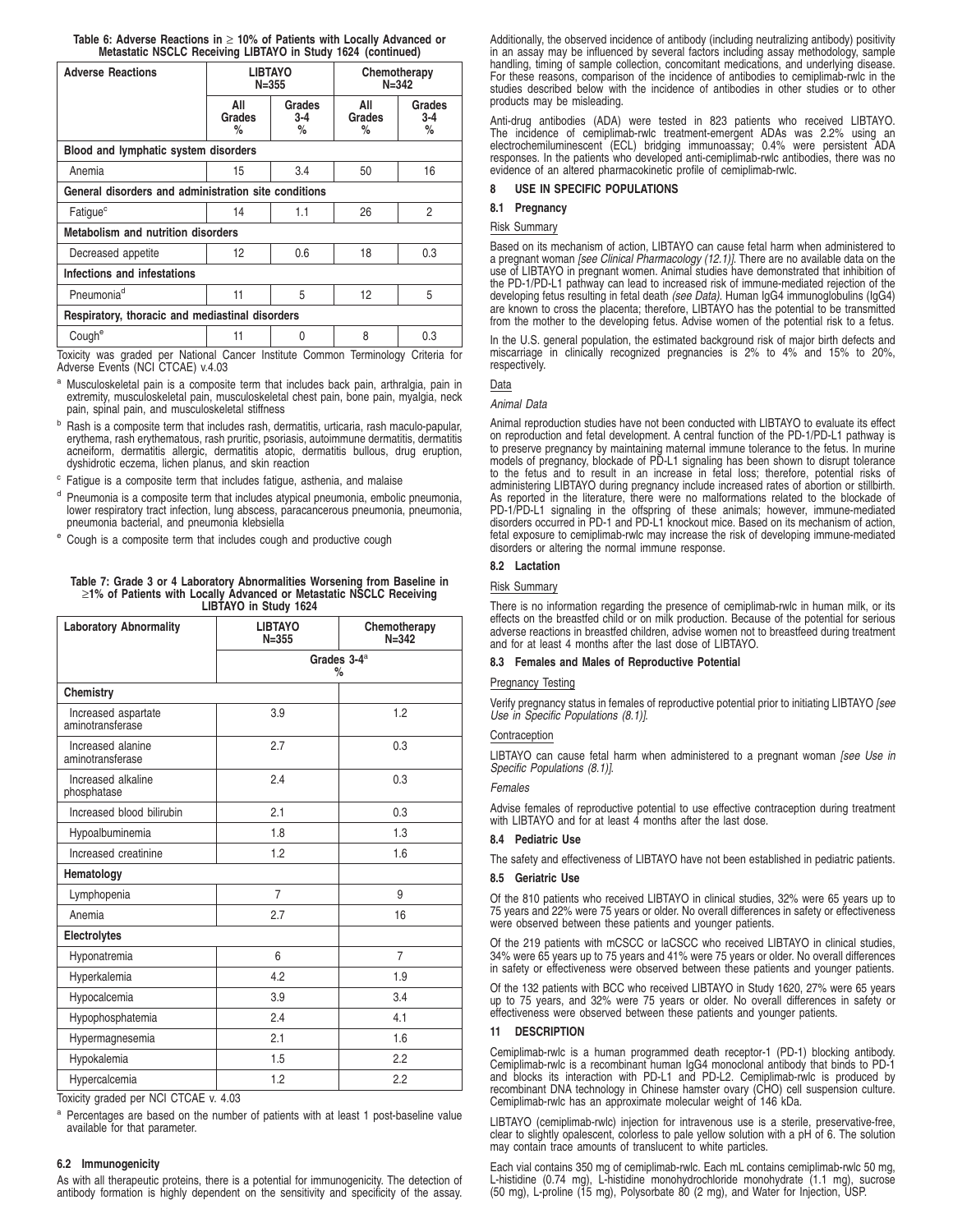### **12 CLINICAL PHARMACOLOGY**

### **12.1 Mechanism of Action**

Binding of the PD-1 ligands PD-L1 and PD-L2, to the PD-1 receptor found on T cells, inhibits T-cell proliferation and cytokine production. Upregulation of PD-1 ligands occurs in some tumors and signaling through this pathway can contribute to inhibition of active T-cell immune surveillance of tumors.

Cemiplimab-rwlc is a recombinant human immunoglobulin G4 (IgG4) monoclonal antibody that binds to PD-1 and blocks its interaction with PD-L1 and PD-L2, releasing PD-1 pathway-mediated inhibition of the immune response, including the anti-tumor immune response. In syngeneic mouse tumor models, blocking PD-1 activity resulted in decreased tumor growth.

### **12.3 Pharmacokinetics**

Cemiplimab-rwlc pharmacokinetic data were collected in 1062 patients with various solid tumors in a population pharmacokinetic analysis. The pharmacokinetics of cemiplimab-rwlc were linear and dose proportional in the dose range of 1 mg/kg to 10 mg/kg LIBTAYO administered intravenously every 2 weeks.

At 350 mg every 3 weeks, the mean cemiplimab-rwlc concentrations (coefficient of variation, CV%) at steady-state ranged between a minimum concentration of 61 mg/L (45%) and a maximum concentration of 171 mg/L (28%). Steady-state exposure is achieved after 4 months of treatment.

In patients with CSCC, cemiplimab-rwlc steady-state exposure at 350 mg every 3 weeks was comparable to the exposure at 3 mg/kg every 2 weeks.

#### **Distribution**

The volume of distribution of cemiplimab-rwlc at steady state is 5.3 L (26%).

Elimination

Cemiplimab-rwlc clearance (CV%) after the first dose is 0.29 L/day (33%) and decreases over time by 29%, resulting in a steady-state clearance (CL<sub>ss</sub>) (CV%) of 0.20 L/day (40%).<br>The elimination half-life (CV%) at steady state is 20.3 days (29%).

### Specific Populations

The following factors have no clinically important effect on the exposure of cemiplimab-rwlc: age (27 to 96 years), sex, body weight (31 to 172 kg), cancer type, albumin level (20 to 93 g/L), renal function (creatinine clearance determined by Cockcroft-Gault 21 mL/min or greater) and hepatic function (total bilirubin greater than 1.0 times up to 3.0 times the ULN). Race [White (N=931), Black (N=47), Asian (N=21)] appears to have no clinically important effect on the exposure of cemiplimab-rwlc. LIBTAYO has not been studied in patients with severe hepatic impairment.

### **13 NONCLINICAL TOXICOLOGY**

### **13.1 Carcinogenesis, Mutagenesis, Impairment of Fertility**

No studies have been performed to assess the potential of cemiplimab-rwlc for carcinogenicity or genotoxicity.

In a 3-month repeat-dose toxicology study in sexually mature cynomolgus monkeys, there were no cemiplimab-rwlc-related effects on fertility parameters (menstrual cycle, semen analysis, or testicular measurements) or in male or female reproductive organs at doses up to the highest dose tested, 50 mg/kg/week (approximately 5.5 to 25.5 times the human exposure based on AUC at the clinical dose of 350 mg once every 3 weeks).

### **13.2 Animal Toxicology and/or Pharmacology**

In animal models, inhibition of PD-L1/PD-1 signaling increased the severity of some infections and enhanced inflammatory responses. M. tuberculosis–infected PD-1 knockout mice exhibit markedly decreased survival compared with wild-type controls, which correlated with increased bacterial proliferation and inflammatory responses in these animals. PD-L1 and PD-1 knockout mice and mice receiving PD-L1 blocking antibody have also shown decreased survival following infection with lymphocytic choriomeningitis virus.

### **14 CLINICAL STUDIES**

### **14.1 Cutaneous Squamous Cell Carcinoma (CSCC)**

The efficacy of LIBTAYO in 219 patients with metastatic (nodal or distant) cutaneous squamous cell carcinoma (mCSCC) or locally advanced CSCC (laCSCC) who were not candidates for curative surgery or curative radiation was evaluated in two open-label, multi-center, non-randomized, multicohort studies: Study 1423 (NCT02383212) and Study 1540 (NCT02760498). Both studies excluded patients with autoimmune disease that<br>required systemic therapy with immunosuppressant agents within 5 years; history of solid<br>organ transplant; prior treatment with anti–PD-1/PD-L immune checkpoint inhibitor therapy; infection with HIV, hepatitis B or hepatitis C; or ECOG  $PS \geq 2$ .

Patients received LIBTAYO 3 mg/kg intravenously every 2 weeks for up to 48 weeks in Study 1423 or up to 96 weeks in Study 1540. An additional cohort of patients in Study 1540 received 350 mg every 3 weeks for up to 54 weeks. Treatment continued until progression of disease, unacceptable toxicity, or completion of planned treatment. Tumor response assessments were performed every 8 or 9 weeks. The major efficacy outcome measures were confirmed objective response rate (ORR), defined as complete response (CR) plus partial response (PR) as assessed by independent central review (ICR), and ICR-assessed duration of response (DOR). For patients with mCSCC without externally visible target lesions, ORR was determined by Response Evaluation Criteria in Solid Tumors (RECIST 1.1). For patients with externally visible target lesions (laCSCC and mCSCC), ORR was determined by a composite endpoint that integrated ICR assessments of radiologic data (RECIST 1.1) and digital medical photography (WHO criteria).

### Study 1540

Among the 193 patients with advanced CSCC enrolled in Study 1540 who received LIBTAYO at either 3 mg/kg every 2 weeks or 350 mg every three weeks, 115 had mCSCC<br>and 78 had laCSCC. The median age was 72 years (38 to 96 years); 83% were male;<br>97% were White; 45% had ECOG PS 0 and 55% had ECOG PS 1; 34 one prior anti-cancer systemic therapy; 90% received prior cancer-related surgery; and 68% received prior radiotherapy. Among patients with mCSCC, 77% had distant metastases and 23% had only nodal metastases.

For the responding patients presented in Table 8 below, the median time to response was 1.9 months (range: 1.7 to 9.1 months).

Efficacy results in patients who received 3 mg/kg every 2 weeks are presented in Table 8.

| Table 8: Efficacy Results for Study 1540 in CSCC: 3 mg/kg every 2 weeks |  |  |  |  |  |  |  |
|-------------------------------------------------------------------------|--|--|--|--|--|--|--|
|-------------------------------------------------------------------------|--|--|--|--|--|--|--|

| Efficacy Endpoints <sup>a</sup>                                    | <b>Metastatic</b><br><b>CSCC</b><br>LIBTAYO 3<br>mg/kg every 2<br>weeks | Locally<br>Advanced<br><b>CSCC</b><br>LIBTAYO 3<br>mg/kg every 2<br>weeks | Combined<br><b>CSCC</b> |
|--------------------------------------------------------------------|-------------------------------------------------------------------------|---------------------------------------------------------------------------|-------------------------|
|                                                                    | $N = 59$                                                                | $N = 78$                                                                  | $N = 137$               |
| Confirmed Objective Response Rate (ORR)                            |                                                                         |                                                                           |                         |
| <b>ORR</b>                                                         | 49%                                                                     | 44%                                                                       | 46%                     |
| (95% CI)                                                           | (36, 63)                                                                | (32, 55)                                                                  | (37, 55)                |
| Complete response                                                  | 17%                                                                     | 13%                                                                       | 15%                     |
| $(95\% \text{ Cl})^b$                                              | (8, 29)                                                                 | (6, 22)                                                                   | (9, 22)                 |
| Partial response                                                   | 32%                                                                     | 31%                                                                       | 31%                     |
| $(95% \text{ Cl})$                                                 | (21, 46)                                                                | (21, 42)                                                                  | (24, 40)                |
| Duration of Response (DOR)                                         |                                                                         |                                                                           |                         |
| Median DOR in months<br>(Range)                                    | NR.<br>$(2.8 - 21.6+)$                                                  | N <sub>R</sub><br>$(1.9 - 24.2+)$                                         | NR.<br>$(1.9 - 24.2+)$  |
| Patients with observed DOR<br>$\geq 6$ months, n $(\%)^c$          | 27 (93%)                                                                | 23 (68%)                                                                  | 50 (79%)                |
| Patients with observed DOR<br>$\geq$ 12 months, n (%) <sup>c</sup> | 22 (76%)                                                                | 12 (35%)                                                                  | 34 (54%)                |

CI: confidence interval; NR: Not reached; +: Denotes ongoing at last assessment

- Median duration of follow up: mCSCC: 16.5 months; laCSCC: 9.3 months; combined CSCC: 11.1 months
- b Only includes patients with complete healing of prior cutaneous involvement; laCSCC patients in Study 1540 required biopsy to confirm CR
- <sup>c</sup> The numerator includes the number of patients whose observed DOR reached at least the specified times of 6 or 12 months. Patients who did not have the opportunity to reach the specified timepoint were included in the denominator only

### Study 1540: 350 mg every 3 weeks

In an additional cohort in Study 1540, 56 patients received cemiplimab-rwlc at a dose of 350 mg intravenously every 3 weeks for up to 54 weeks. With a median duration of follow-up of 8.0 months, the confirmed ORR was 41% (95% CI: 28, 55), and 65% of responders had a DOR  $\geq 6$  months.

#### Study 1423

Among 26 CSCC patients in Study 1423, 16 had mCSCC and 10 had laCSCC. The median age was 73 years (52 to 88 years); 81% of patients were male; 92% of patients were White; the ECOG PS was 0 (38%) and 1 (62%); 58% of patients had received at least 1 prior anti-cancer systemic therapy; 92% of patients had received prior cancer-related surgery and 81% had received prior radiotherapy. One patient in the mCSCC group was dosed at 1 mg/kg. The rest received 3 mg/kg every 2 weeks.

With a median duration of follow-up of 13.3 months, the confirmed ORR was 50% (95% CI: 30, 70); all responses were PRs. The median time to response was 1.9 months (range: 1.7 to 7.3 months) and 85% of responders had a DOR  $\geq$  6 months.

#### **14.2 Basal Cell Carcinoma (BCC)**

The efficacy of LIBTAYO in 112 patients with advanced basal cell carcinoma (BCC) [unresectable locally advanced (laBCC) or metastatic (nodal or distant) (mBCC)] who had progressed on hedgehog pathway inhibitor (HHI) therapy, had not had an objective response after 9 months on HHI therapy, or were intolerant of prior HHI therapy was evaluated in Study 1620 (NCT03132636), an open-label, multi-center, non-randomized study. The study excluded patients with autoimmune disease that required systemic therapy with immunosuppressant agents within 5 years; history of solid organ transplant; prior treatment with anti–PD-1/PD-L1 therapy or other immune checkpoint inhibitor therapy; infection with HIV, hepatitis B or hepatitis C; or ECOG performance score (PS) ≥ 2.

Patients received LIBTAYO 350 mg every 3 weeks for up to 93 weeks until disease progression, unacceptable toxicity, or completion of planned treatment. Tumor assessments were performed every 9 weeks for the first 45 weeks of treatment and every 12 weeks thereafter. The major efficacy outcome measures were confirmed objective response rate (ORR) and duration of response (DOR) as assessed by independent central review (ICR). For patients with mBCC without externally visible target lesions, ORR was determined by Response Evaluation Criteria in Solid Tumors (RECIST 1.1). For patients with externally visible target lesions (laBCC and mBCC), ORR was determined by a composite endpoint that integrated ICR assessments of radiologic data (RECIST 1.1) and digital medical photography (WHO criteria).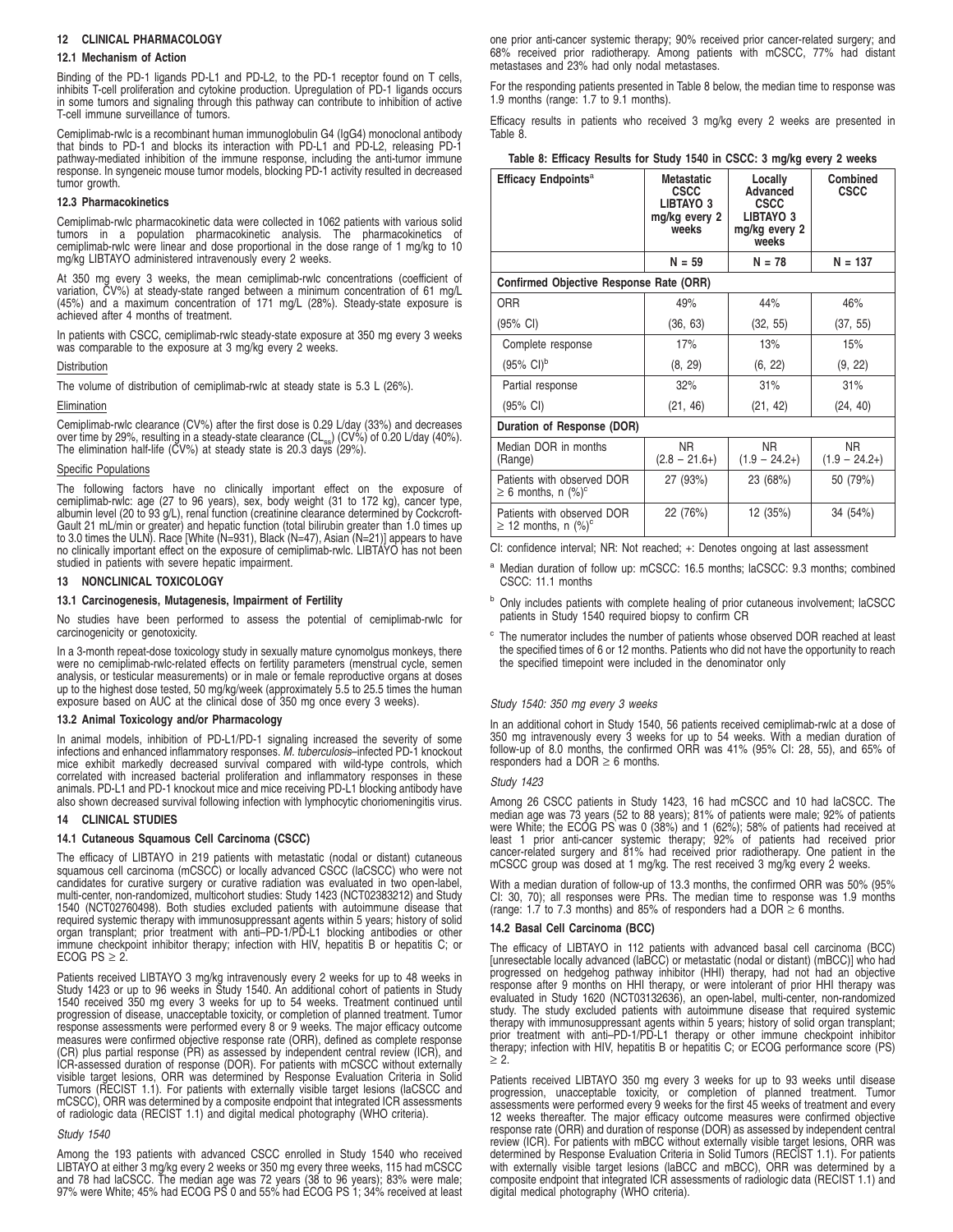A total of 112 patients with advanced BCC were included in the efficacy analysis of Study 1620. Of these, 25% had mBCC and 75% had laBCC. In patients with laBCC, the median age was 70 years (42 to 89 years); 67% were male; 68% were White; 61% had ECOG PS 0 and 39% had ECOG PS 1; 83% had received at least 1 prior cancer-related surgery; and 50% had received prior radiotherapy. In patients with mBCC, the median age was 65.5 years (38 to 90 years); 82% were male; 79% were White; 57% had ECOG PS 0 and 43% had ECOG PS 1; 82% had received at least 1 prior cancer-related surgery; and 61% had received prior radiotherapy. Among patients with mBCC, 32% had distant metastases only, 14% had nodal disease only, and 54% had both distant and nodal disease.

Efficacy results are presented in Table 9. For the responding patients, the median time to response was 3.2 months (range 2.1 to 10.5 months) for the mBCC group and 4.2 months (range 2.1 to 13.4 months) for the laBCC group.

| Table 9: Efficacy Results for Study 1620 in BCC |  |
|-------------------------------------------------|--|
|-------------------------------------------------|--|

| Efficacy Endpoints <sup>a</sup>                      | <b>Metastatic BCC</b> | <b>Locally Advanced</b><br><b>BCC</b> |  |  |  |
|------------------------------------------------------|-----------------------|---------------------------------------|--|--|--|
|                                                      | $N = 28$              | $N = 84$                              |  |  |  |
| Confirmed Objective Response Rate (ORR)              |                       |                                       |  |  |  |
| ORR, n (%)                                           | 6(21%)                | 24 (29%)                              |  |  |  |
| (95% CI)                                             | (8, 41)               | (19, 40)                              |  |  |  |
| Complete response, n (%)                             | 0                     | 5(6%)                                 |  |  |  |
| Partial response, n (%)                              | 6(21%)                | 19 (23%)                              |  |  |  |
| Duration of Response (DOR)                           |                       |                                       |  |  |  |
| Median DOR in months                                 | <b>NR</b>             | NR.                                   |  |  |  |
| (Range)                                              | $(9.0 - 23.0+)$       | $(2.1 - 21.4+)$                       |  |  |  |
| Patients with observed DOR<br>$\geq 6$ months, n (%) | $6(100\%)$            | 19 (79.2%)                            |  |  |  |

CI: confidence interval; NR: Not reached; +: Denotes ongoing at last assessment

a Median duration of follow up: mBCC 9.5 months; laBCC 15.1 months

### **14.3 Non-Small Cell Lung Cancer (NSCLC)**

The efficacy of LIBTAYO was evaluated in Study 1624 (NCT03088540), a randomized, multi-center, open-label, active-controlled trial in 710 patients with locally advanced NSCLC who were not candidates for surgical resection or definitive chemoradiation, or with metastatic NSCLC.

Only patients whose tumors had high PD-L1 expression [Tumor Proportion Score (TPS) ≥ 50%] as determined by an immunohistochemistry assay using the PD-L1 IHC 22C3 pharmDx kit and who had not received prior systemic treatment for metastatic NSCLC were eligible.

Patients with EGFR, ALK or ROS1 genomic tumor aberrations; a medical condition that required systemic immunosuppression; autoimmune disease that required systemic therapy within 2 years of treatment; or who had never smoked were ineligible. Patients with a history of brain metastases were eligible if they had been adequately treated and had neurologically returned to baseline for at least 2 weeks prior to randomization.

Randomization was stratified by histology (non-squamous vs squamous) and geographic<br>region (Europe vs Asia vs Rest of world). Patients were randomized (1:1) to receive<br>LIBTAYO 350 mg intravenously (IV) every 3 weeks for up containing regimen.

Treatment with LIBTAYO continued until RECIST 1.1-defined progressive disease, unacceptable toxicity, or up to 108 weeks. Patients who experienced IRC-assessed RECIST 1.1-defined progressive disease on LIBTAYO therapy were permitted to continue treatment with LIBTAYO (up to an additional 108 weeks) with the addition of 4 cycles of histology-specific chemotherapy until further progression was observed. Of the 203<br>patients randomized to receive chemotherapy who had IRC-assessed RECIST<br>1.1- defined disease progression, 150 (74%) patients crossed over t LIBTAYO. Assessment of tumor status was performed every 9 weeks. The major efficacy outcome measures were overall survival (OS) and progression-free survival (PFS). An additional efficacy outcome measure was overall response rate (ORR).

The study population characteristics were: median age of 63 years (range: 31 to 84 years), 45% age 65 or older; 85% male; 86% White, 11% Asian; and 0.6% Black. Nine percent were Hispanic or Latino. Twenty-seven percent had ECOG PS 0 and 73% had ECOG PS 1; 84% had metastatic disease and 16% had stage IIIB or IIIC disease and were not candidates for surgical resection or definitive chemoradiation per investigator assessment; 56% had non-squamous and 44% had squamous histology; and 12% had history of treated brain metastases at baseline.

The trial demonstrated a statistically significant improvement in OS and PFS for patients randomized to LIBTAYO as compared with chemotherapy.

Efficacy results are presented in Table 10 and Figure 1.

**Table 10: Efficacy Results from Study 1624 in Non-Small Cell Lung Cancer**

| <b>Endpoints</b>        | <b>LIBTAYO</b><br>$N = 356$ | Chemotherapy<br>$N = 354$ |
|-------------------------|-----------------------------|---------------------------|
| <b>Overall Survival</b> |                             |                           |
| Number of deaths (%)    | 108 (30)                    | 141 (40)                  |

**Table 10: Efficacy Results from Study 1624 in Non-Small Cell Lung Cancer (continued)**

| <b>Endpoints</b>                        | <b>LIBTAYO</b><br>$N = 356$ | Chemotherapy<br>$N = 354$ |  |  |  |  |
|-----------------------------------------|-----------------------------|---------------------------|--|--|--|--|
| Median in months (95% CI) <sup>a</sup>  | 22.1 (17.7, NE)             | 14.3 (11.7, 19.2)         |  |  |  |  |
| Hazard ratio (95% CI) <sup>b</sup>      | $0.68$ $(0.53, 0.87)$       |                           |  |  |  |  |
| p-value                                 | 0.0022                      |                           |  |  |  |  |
| Progression-free Survival per BICR      |                             |                           |  |  |  |  |
| Number of events (%)                    | 201 (57)                    | 262 (74)                  |  |  |  |  |
| Median in months (95% CI) <sup>a</sup>  | $6.2$ (4.5, 8.3)            | $5.6$ (4.5, 6.1)          |  |  |  |  |
| Hazard ratio (95% CI) b                 | $0.59$ $(0.49, 0.72)$       |                           |  |  |  |  |
| p-value                                 | < 0.0001                    |                           |  |  |  |  |
| Overall Response Rate per BICR (%) °    |                             |                           |  |  |  |  |
| ORR (95% CI)                            | 37 (32, 42)                 | 21 (17, 25)               |  |  |  |  |
| Complete response (CR)<br>rate          | 3                           |                           |  |  |  |  |
| Partial response (PR) rate              | 33<br>20                    |                           |  |  |  |  |
| Duration of Response per<br><b>BICR</b> |                             |                           |  |  |  |  |
| Median in months (range)                | $21.0(1.9+, 23.3+)$         | $6.0$ (1.3+, 16.5+)       |  |  |  |  |

BICR: blinded independent central review, CI: confidence interval; NE: Not evaluable; +: Ongoing response

<sup>a</sup> Based on Kaplan-Meier method

**b** Based on stratified proportional hazards model

Clopper-Pearson exact confidence interval

#### **Figure 1: Kaplan-Meier Curve for OS from Study 1624**



#### **16 HOW SUPPLIED/STORAGE AND HANDLING**

LIBTAYO (cemiplimab-rwlc) injection is a clear to slightly opalescent, colorless to pale yellow solution that may contain trace amounts of translucent to white particles. It is supplied in a carton containing 1 single-dose vial of:

• 350 mg/7 mL (50 mg/mL) (NDC 61755-008-01)

Store in a refrigerator at 2°C to 8°C (36°F to 46°F) in the original carton. Protect from light. Do not freeze or shake.

#### **17 PATIENT COUNSELING INFORMATION**

Advise the patient to read the FDA-approved patient labeling (Medication Guide).

### Immune-Mediated Adverse Reactions

Advise patients that LIBTAYO can cause immune-mediated adverse reactions including the following [see Warnings and Precautions (5.1)]:

- Pneumonitis: Advise patients to contact their healthcare provider immediately for signs or symptoms of pneumonitis, including new or worsening symptoms of cough, chest pain, or shortness of breath.
- Colitis: Advise patients to contact their healthcare provider immediately for signs or symptoms of colitis, including diarrhea, blood or mucus in stools, or severe abdominal pain.
- Hepatitis: Advise patients to contact their healthcare provider immediately for signs or symptoms of hepatitis.
- Endocrinopathies: Advise patients to contact their healthcare provider immediately for signs or symptoms of hypothyroidism, hyperthyroidism, adrenal insufficiency, hypophysitis, or type 1 diabetes mellitus.
- Nephritis: Advise patients to contact their healthcare provider immediately for signs or symptoms of nephritis.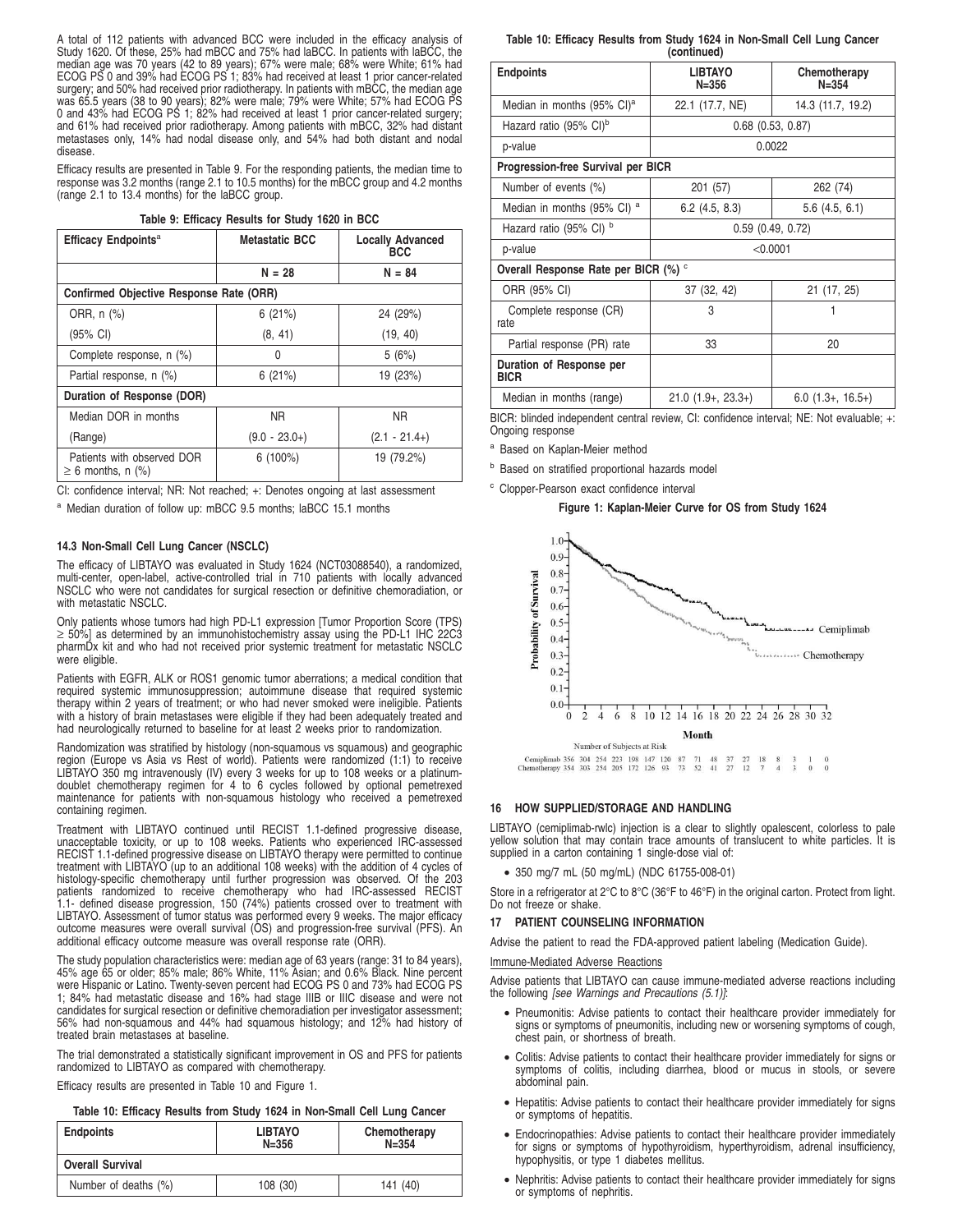• Dermatologic Adverse Reactions: Advise patients to contact their healthcare provider immediately if they develop a new rash.

### Infusion-Related Reactions

Advise patients to contact their healthcare provider immediately for signs or symptoms of infusion-related reactions [see Warnings and Precautions (5.2)].

### Complications of Allogeneic HSCT or Solid Organ Transplant Rejection

Advise patients to contact their healthcare provider immediately if they develop signs or symptoms of post-allogeneic HSCT complications or of solid organ transplant rejection [see Warnings and Precautions (5.1, 5.3)].

### Embryo-Fetal Toxicity

Advise females of reproductive potential that LIBTAYO can cause harm to a fetus and to inform their healthcare provider of a known or suspected pregnancy [see Warnings and Precautions (5.4) and Use in Specific Populations (8.1, 8.3)].

Advise females of reproductive potential to use effective contraception during treatment and for at least 4 months after the last dose of LIBTAYO [see Use in Specific Populations (8.3)].

### Lactation

Advise female patients not to breastfeed while taking LIBTAYO and for at least 4 months after the last dose [see Use in Specific Populations (8.2)].

# **REGENERON**

Manufactured by: Regeneron Pharmaceuticals, Inc. 777 Old Saw Mill River Road Tarrytown, NY 10591-6707 U.S. License No. 1760

Marketed by: Regeneron Pharmaceuticals, Inc. (Tarrytown, NY 10591) and sanofi-aventis U.S. LLC (Bridgewater, NJ 08807) ©2021 Regeneron Pharmaceuticals, Inc. / sanofi-aventis U.S. LLC.

All rights reserved.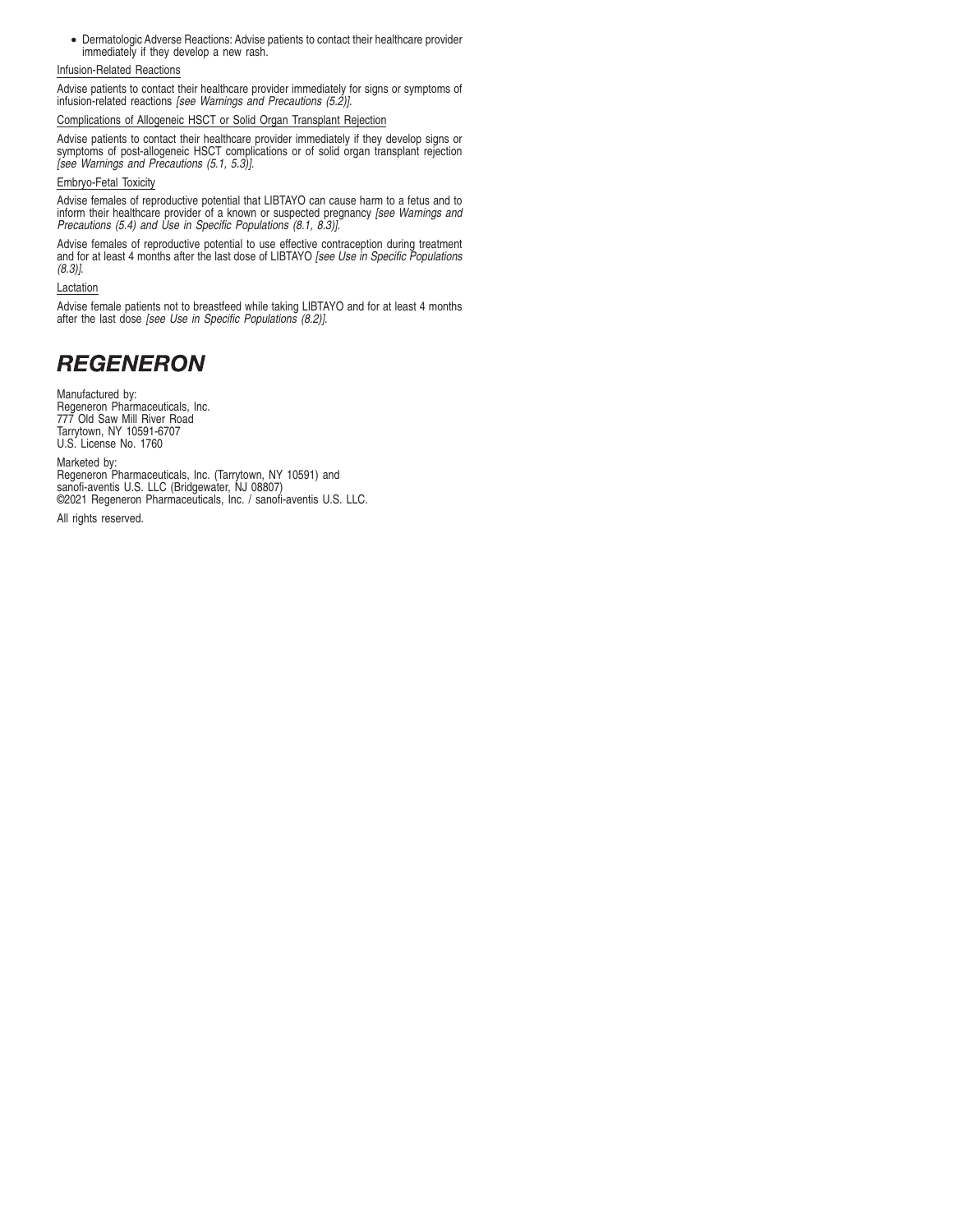### **MEDICATION GUIDE** LIBTAYO® (Lib-TIE-oh) (cemiplimab-rwlc) injection

### **What is the most important information I should know about LIBTAYO?**

LIBTAYO is a medicine that may treat certain types of cancers by working with your immune system. LIBTAYO can cause your immune system to attack normal organs and tissues in any area of your body and can affect the way they work. These problems can sometimes become severe or life-threatening and can lead to death. You can have more than one of these problems at the same time. These problems may happen anytime during treatment or even after your treatment has ended.

### **Call or see your healthcare provider right away if you develop any new or worsening signs or symptoms, including: Lung problems.**

- 
- cough shortness of breath shortness of breath chest pain

### **Intestinal problems.**

- diarrhea (loose stools) or more frequent bowel movements than usual
- stools that are black, tarry, sticky, or have blood or mucus
- severe stomach-area (abdomen) pain or tenderness

### **Liver problems.**

- yellowing of your skin or the whites of your eyes
- severe nausea or vomiting
- pain on the right side of your stomach-area (abdomen)

### **Hormone gland problems.**

- headache that will not go away or unusual headaches
- eye sensitivity to light
- eye problems
- rapid heartbeat
- increased sweating
- extreme tiredness
- weight gain or weight loss
- feeling more hungry or thirsty than usual

### **Kidney problems.**

- decrease in your amount of urine
- blood in your urine

### **Skin problems.**

- rash
- itching
- skin blistering or peeling
- dark urine (tea colored)
- bleeding or bruising more easily than normal
- urinating more often than usual
- hair loss
- feeling cold
- constipation
- your voice gets deeper
- dizziness or fainting • changes in mood or behavior, such as decreased sex drive, irritability, or forgetfulness
- swelling of your ankles
- loss of appetite
- painful sores or ulcers in mouth or nose, throat, or genital area
- fever or flu-like symptoms
- swollen lymph nodes

**Problems can also happen in other organs and tissues. These are not all of the signs and symptoms of immune system problems that can happen with LIBTAYO. Call or see your healthcare provider right away for any new or worsening signs or symptoms which may include:**

- chest pain, irregular heartbeat, shortness of breath or swelling of ankles
- confusion, sleepiness, memory problems, changes in mood or behavior, stiff neck, balance problems, tingling or numbness of the arms or legs
- double vision, blurry vision, sensitivity to light, eye pain, changes in eyesight
- persistent or severe muscle pain or weakness, muscle cramps
- low red blood cells, bruising

**Infusion reactions that can sometimes be severe.** Signs and symptoms of infusion reactions may include:

- nausea
- chills or shaking
- itching or rash
- flushing
- shortness of breath or wheezing

**Rejection of a transplanted organ.** Your healthcare provider should tell you what signs and symptoms you should report and monitor you, depending on the type of organ transplant that you have had.

**Complications, including graft-versus-host disease (GVHD), in people who have received a bone marrow (stem cell) transplant that uses donor stem cells (allogeneic).** These complications can be serious and can lead to death. These complications may happen if you underwent transplantation either before or after being treated with LIBTAYO. Your healthcare provider will monitor you for these complications.

**Getting medical treatment right away may help keep these problems from becoming more serious.** Your healthcare provider will check you for these problems during your treatment with LIBTAYO. Your healthcare provider may treat you with corticosteroid or hormone replacement medicines. Your healthcare provider may also need to delay or completely stop treatment with LIBTAYO if you have severe side effects.

- dizziness
- feel like passing out
- back or neck pain
- facial swelling
- 
- fever